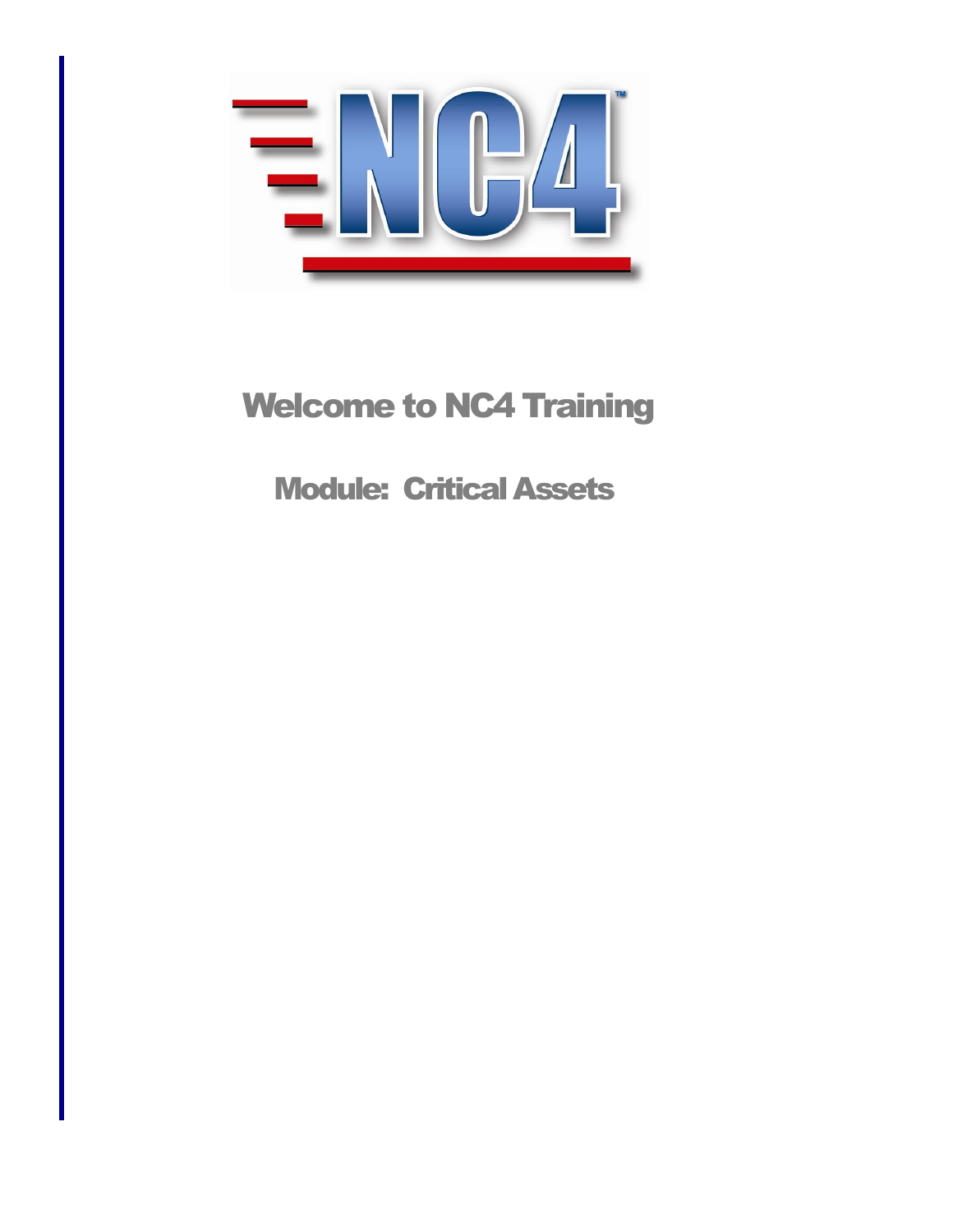# <span id="page-1-0"></span>**Table of Contents**

| 1                                                       |  |
|---------------------------------------------------------|--|
|                                                         |  |
|                                                         |  |
| $\mathbf{2}$                                            |  |
|                                                         |  |
| 2.1.1                                                   |  |
| 2.1.2                                                   |  |
| LET'S GET FAMILIAR WITH A CRITICAL ASSET REPORT  9<br>3 |  |
|                                                         |  |
|                                                         |  |
|                                                         |  |
|                                                         |  |
|                                                         |  |
|                                                         |  |
|                                                         |  |
|                                                         |  |
|                                                         |  |
|                                                         |  |
|                                                         |  |
|                                                         |  |
|                                                         |  |
| 3.2.2.10                                                |  |
| 3.2.2.11<br>3.2.2.12                                    |  |
| 3.2.2.13                                                |  |
|                                                         |  |
|                                                         |  |
|                                                         |  |
|                                                         |  |
|                                                         |  |
|                                                         |  |
| 4                                                       |  |
|                                                         |  |
|                                                         |  |

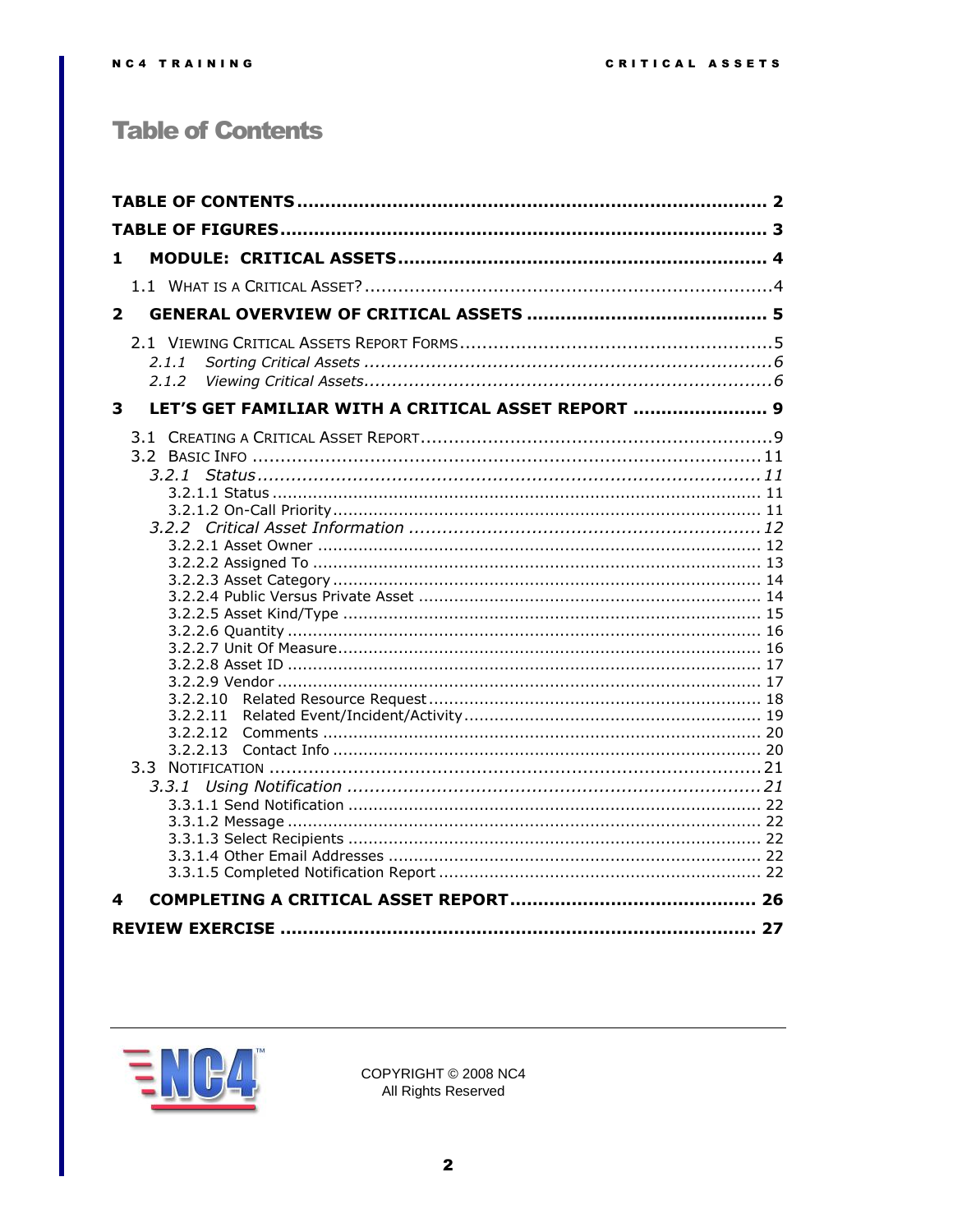# <span id="page-2-0"></span>Table of Figures

| FIGURE 19 SELECT RELATED EVENT/INCIDENT/ACTIVITY REPORTS WINDOW  19 |  |
|---------------------------------------------------------------------|--|
|                                                                     |  |
|                                                                     |  |
|                                                                     |  |
|                                                                     |  |
|                                                                     |  |
|                                                                     |  |
|                                                                     |  |
|                                                                     |  |
|                                                                     |  |

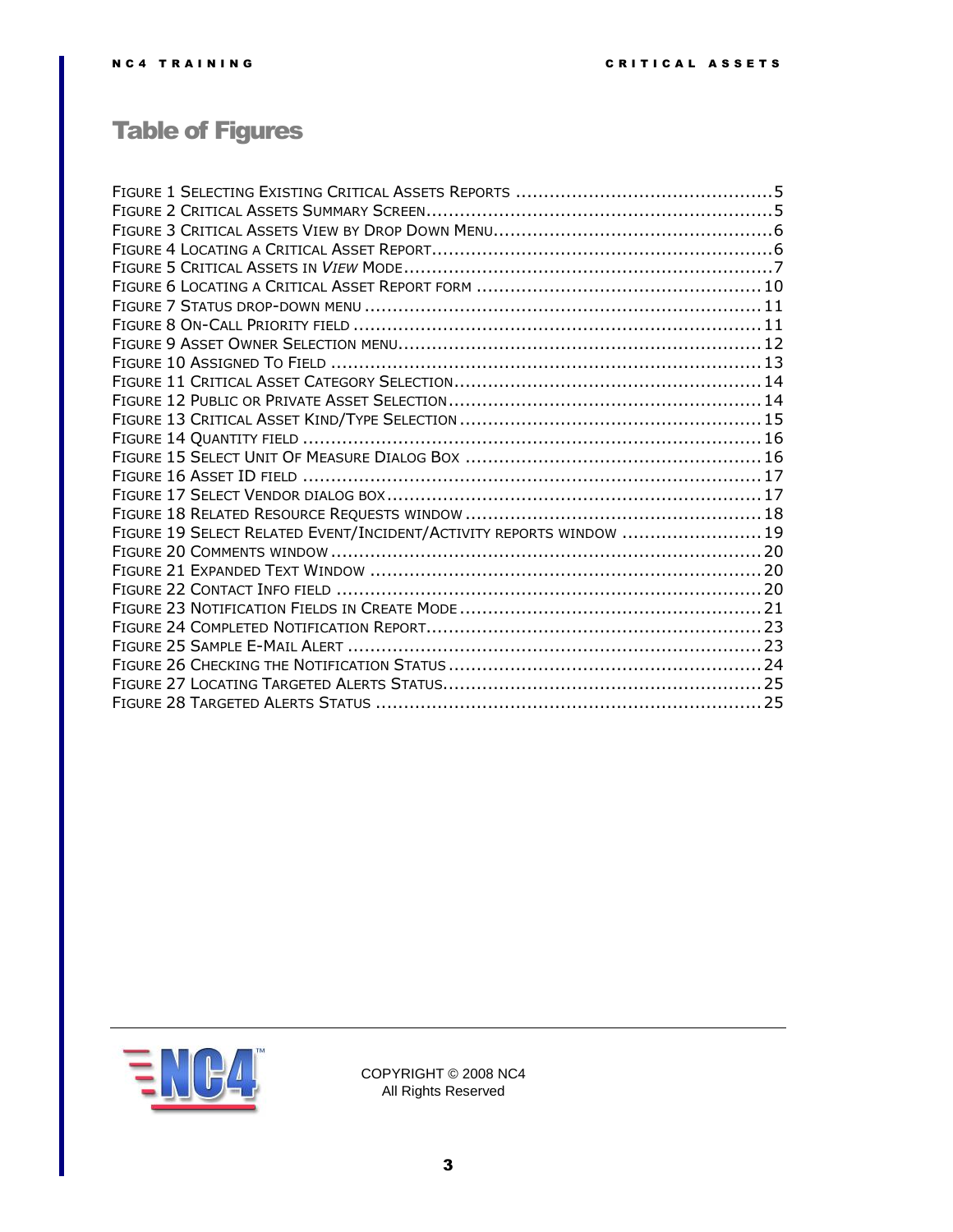# <span id="page-3-0"></span>1 Module: Critical Assets

The Critical Assets form allows you to identify, locate, track and document the critical assets needed to plan, respond, and recover from incidents.

The Critical Assets form is most effective when the information is preloaded into the NC4 application before it is needed to support the incident or activity. This inventory of critical assets can be associated with their assigned location in a geo locatable format in the system, thus permitting more precise management of the allocation of the closest assets to support the incident or activity. The form also allows you to assign a priority; identify the requestor and responsible agency; and associate it with a vendor and a resource request.

## <span id="page-3-1"></span>1.1 What is a Critical Asset?

A critical asset is a type of resource that is important to incident planning, response, recovery and mitigation. The asset is categorized and typed, and may be used in operational support or supervisory capacities at an incident or activity.

Note: All person names and corresponding titles used in this document are fictitious. The names and titles are being used for the sole purpose of illustrating the systems' features and functionalities in an instructional environment.

#### **Learning Objectives:**

After completing this module, learners will be able to:

Create, view and update Critical Asset forms.

Explain key report elements.

# I C O N K E Y **Asset forms. Expanding Waluable information** *P* Test your knowledge Keyboard exercise **Review**

**this module,** 

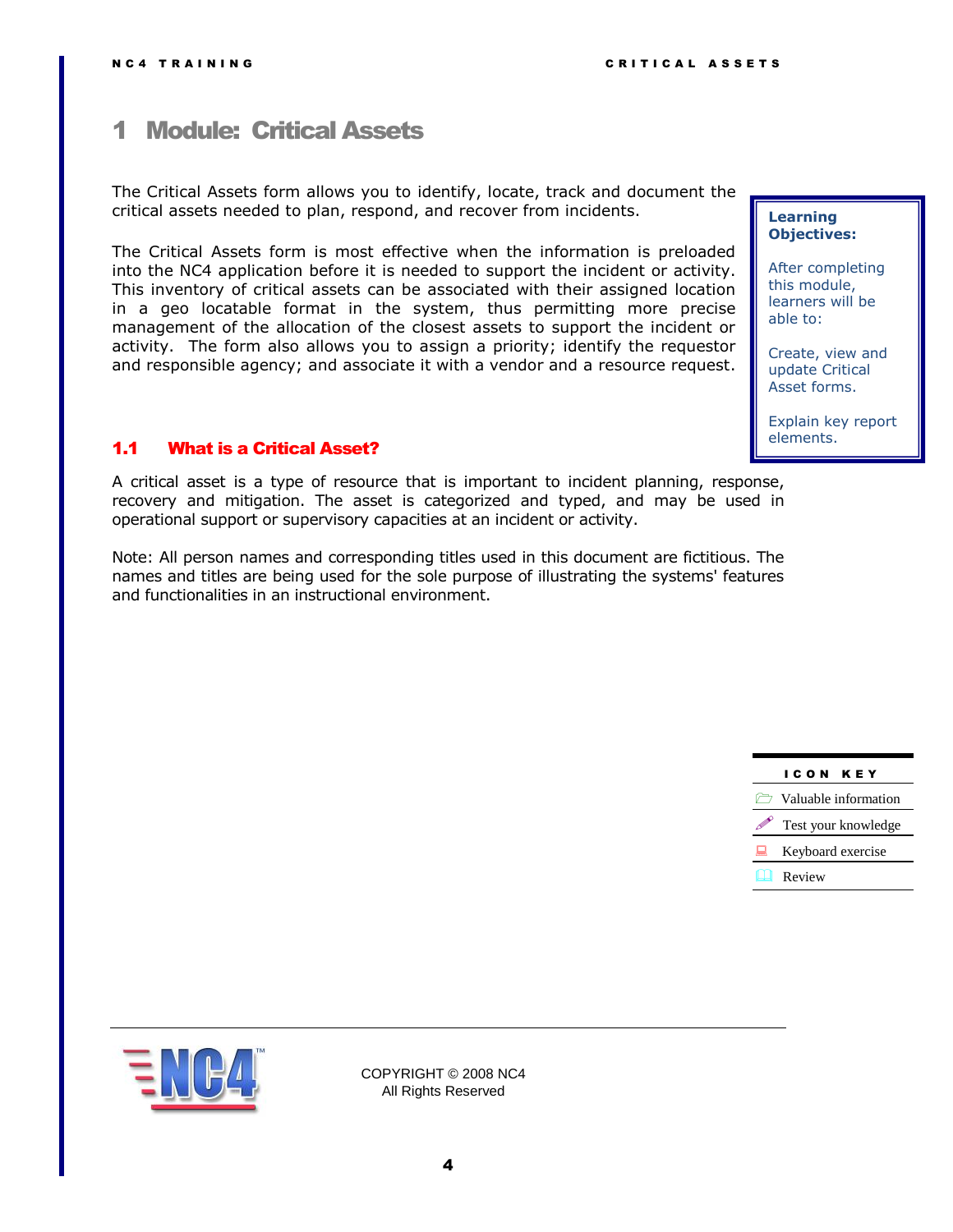# <span id="page-4-0"></span>2 General Overview of Critical Assets

In this section of the module you will obtain a brief overview of the Critical Asset form. You will become familiar with the layout of the form and understand the type of information that it can contain.

### <span id="page-4-1"></span>2.1 Viewing Critical Assets Report Forms

Existing Critical Asset Reports are presented to you sorted by category when you select **Critical Assets** from the **Report** navigation drop down menu, as shown in [Figure](#page-4-2) 1.



#### **Figure 1 Selecting Existing Critical Assets Reports**

<span id="page-4-2"></span>The Critical Assets summary screen shows all Critical Assets by asset Category/Type alphabetically unless **Not Reported** as shown in [Figure 2.](#page-4-3)

| <b>Critical Assets</b><br>Report:<br>▼                                                 | <b>View by:</b> Category/Type<br>▼                                                           |
|----------------------------------------------------------------------------------------|----------------------------------------------------------------------------------------------|
|                                                                                        | ø                                                                                            |
| <b>Critical Assets by Category/Type</b>                                                | Expand All<br>Collapse All                                                                   |
| Create<br><b>Delete</b><br><b>Print</b>                                                | Auto<br>This screen last updated<br>$\bullet$<br>⊙<br>Off<br>On.<br>(00:00:08:03)<br>Refresh |
| Assigned To Agency $\leftarrow$<br>Status +<br><b>Owner</b><br>Type $\Rightarrow$<br>٠ | Quantity +<br>Asset ID $\Rightarrow$<br>Last Updated $\Rightarrow$<br>Units $\div$           |
| Not Reported                                                                           | 43                                                                                           |
| Law Enforcement                                                                        | 2                                                                                            |
| ▶ Public Works                                                                         | 12                                                                                           |
| PUBLIC WORKS/LOGISTICS                                                                 | з                                                                                            |
|                                                                                        | 60                                                                                           |

#### **Figure 2 Critical Assets Summary Screen**

<span id="page-4-3"></span>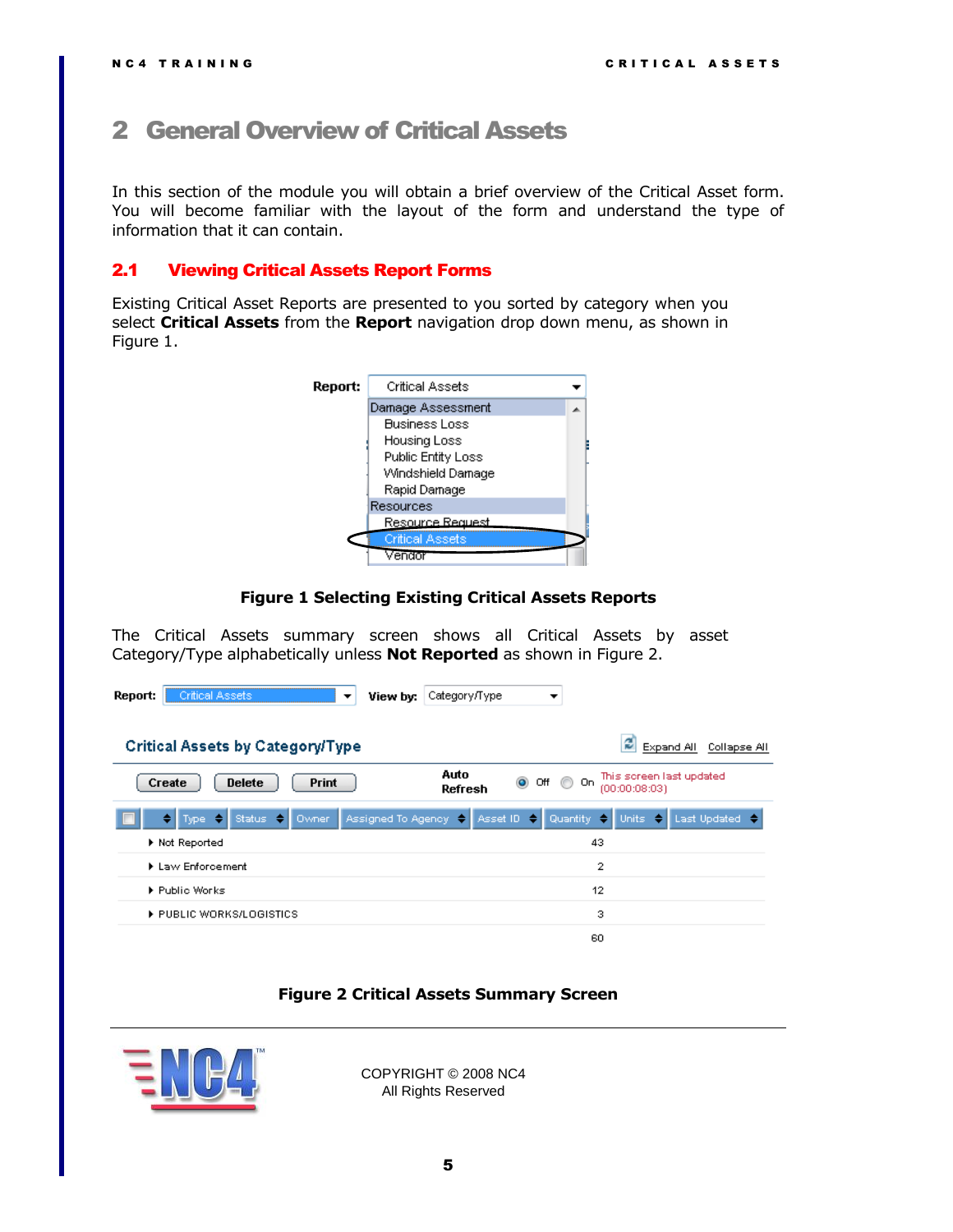#### <span id="page-5-0"></span>2.1.1 Sorting Critical Assets

The **Critical Assets** summary screen can be sorted by Type, Status, Owner, Assigned to Agency, Asset ID, Quantity, Units, and Last Updated with a  $\triangleq$  or by selecting sort order in the **View by** drop down menu as shown in [Figure 3.](#page-5-2)



Click the arrows  $($   $\div$   $)$ in column headings to sort the list in ascending or descending order.

### **Figure 3 Critical Assets View by Drop Down Menu**

#### <span id="page-5-2"></span><span id="page-5-1"></span>2.1.2 Viewing Critical Assets

Expand a category/type in the Critical Assets summary screen by clicking the  $\overrightarrow{ }$ icon as shown in [Figure 4.](#page-5-3)

To *View* the details associated with a given critical asset, click the **Owner** Name link in the owner column to open the Critical Asset report.

| <b>Critical Assets by Category/Type</b>  |                    |                                                                                |         | э                                         | Expand All Collapse All |
|------------------------------------------|--------------------|--------------------------------------------------------------------------------|---------|-------------------------------------------|-------------------------|
| <b>Delete</b><br>Create                  | <b>Print</b>       | Auto Refresh O Off                                                             |         | On This screen last updated (00:00:00:15) |                         |
| $Type \oplus \Delta$<br>Status<br>٠      | Owner.             | Assigned To Agency $\Rightarrow$ Asset ID $\Rightarrow$ Quantity $\Rightarrow$ | Units + | Last Updated,                             |                         |
| Not Reported                             |                    | <b>Click the Owner Name</b>                                                    |         |                                           |                         |
| VLaw Enforcement                         |                    | link to view the Critical                                                      |         |                                           |                         |
| ▼ Bomb Squad/Explosives Teams - Type III |                    | <b>Asset Report.</b>                                                           |         |                                           |                         |
| <b>G</b> Available                       | RDSTF 5 RDSTF 5    | OC-EOD-1                                                                       | each    | 05/18/2009 at 10:04 EST                   |                         |
| Committed                                | RDSTF 5<br>RDSTF 5 | ORL-EOD-1                                                                      | each    | 06/10/2009 at 15:48 EST                   |                         |

## **Figure 4 Locating a Critical Asset Report**

<span id="page-5-3"></span>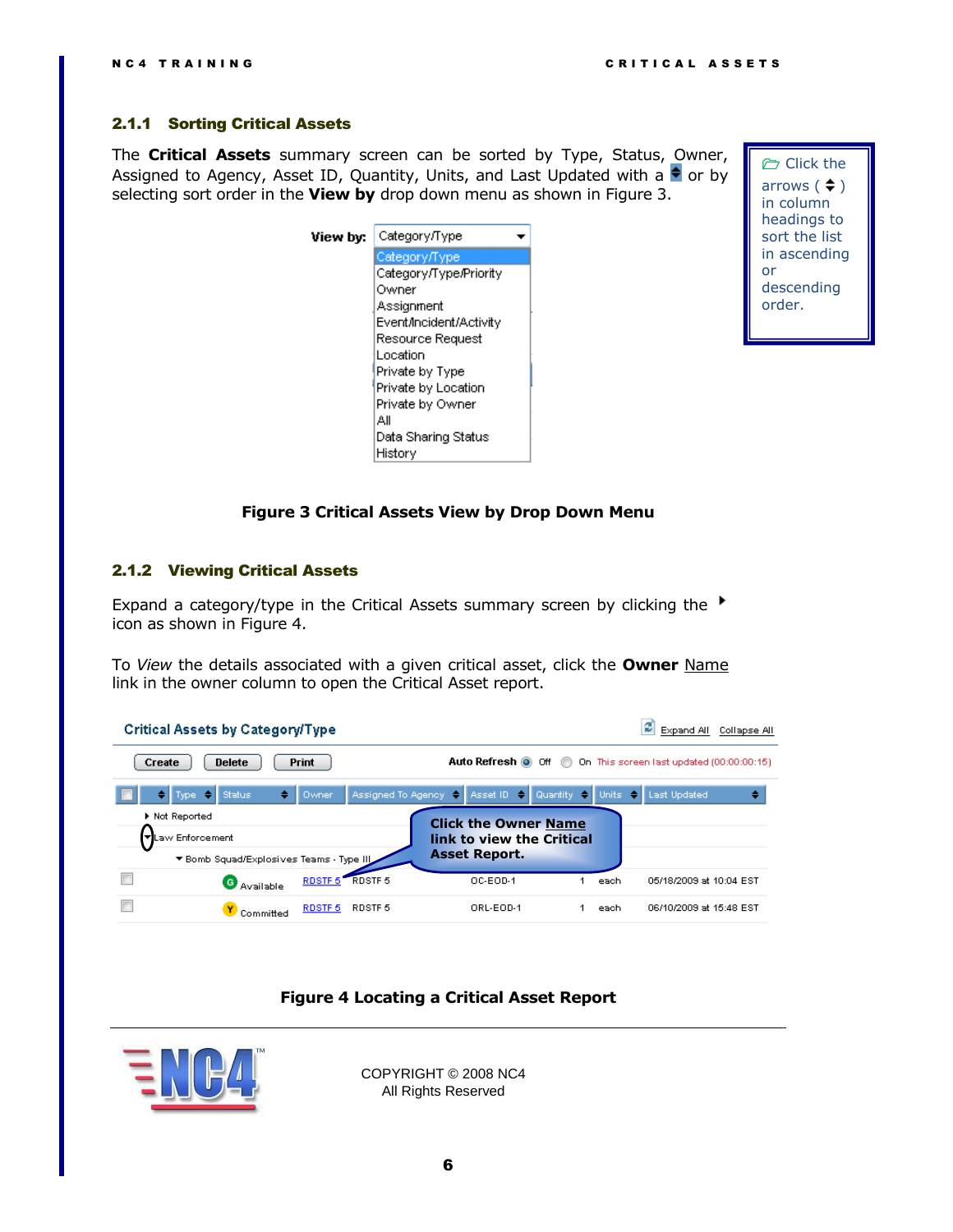This opens the Critical Assets in *View* mode as shown in [Figure 5](#page-6-0).

| <b>Critical Asset</b>                    |                     |                                   |                                                |       | C Help |                     |
|------------------------------------------|---------------------|-----------------------------------|------------------------------------------------|-------|--------|---------------------|
|                                          | Split               | Duplicate<br>Update               | <b>Delete</b>                                  | Print | Close  |                     |
| *Red Label: indicates a required field.  |                     |                                   |                                                |       |        |                     |
| <b>Basic Info</b><br><b>Notification</b> | <b>Geo-Location</b> | <b>Attachments &amp; Overlays</b> | <b>Distribution &amp; Sharing</b>              |       |        |                     |
|                                          |                     |                                   |                                                |       |        |                     |
| <b>STATUS</b>                            |                     |                                   |                                                |       |        |                     |
| *Status                                  |                     |                                   | <b>On-Call Priority</b>                        |       |        |                     |
| Green--Available                         |                     |                                   |                                                |       |        |                     |
| <b>CRITICAL ASSET INFORMATION</b>        |                     |                                   |                                                |       |        |                     |
| *Asset Owner                             |                     |                                   | *Assigned To                                   |       |        |                     |
| RDSTF <sub>5</sub>                       |                     | RDSTF 5                           |                                                |       |        |                     |
| <b>Asset Category</b>                    |                     |                                   |                                                |       |        |                     |
| Law Enforcement                          |                     |                                   | Public Asset                                   |       |        |                     |
| *Asset Type                              |                     | Quantity                          |                                                |       |        |                     |
| Bomb Squad/Explosives Teams - Type III   |                     | 1                                 |                                                |       |        |                     |
| <b>Unit Of Measure</b>                   |                     | Asset ID                          |                                                |       |        | C Scroll            |
| each                                     |                     |                                   | OC-EOD-1                                       |       |        | down to view        |
| Vendor                                   |                     |                                   |                                                |       |        | the entire<br>form. |
|                                          |                     | Related                           |                                                |       |        |                     |
| <b>Related Resource Request</b>          |                     |                                   | <b>Event/Incident/Activity</b>                 |       |        |                     |
|                                          |                     |                                   | Not Related to an Event, Incident, or Activity |       |        |                     |
| Comments:                                |                     |                                   |                                                |       |        |                     |
|                                          |                     |                                   |                                                |       |        |                     |
|                                          |                     |                                   |                                                |       |        |                     |
|                                          |                     |                                   |                                                |       |        |                     |
| <b>Contact Info</b>                      |                     |                                   |                                                |       |        |                     |
|                                          |                     |                                   |                                                |       |        |                     |
|                                          |                     |                                   |                                                |       |        |                     |
|                                          |                     |                                   |                                                |       |        |                     |

# <span id="page-6-0"></span>**Figure 5 Critical Assets in** *View* **Mode**

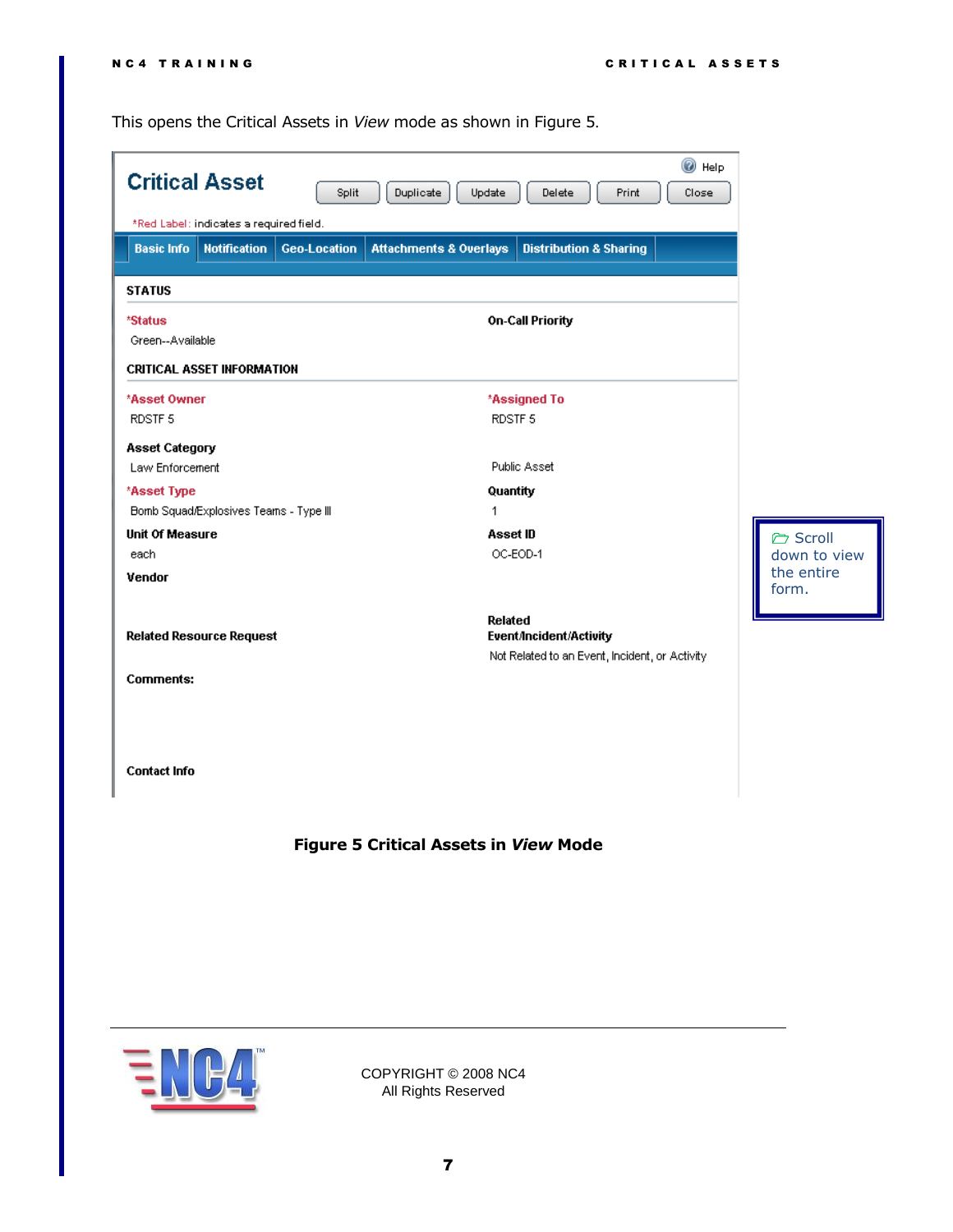The Critical Assets Report form contains the following:

- **Status**
- Critical Asset Information

In addition, the Critical Assets Report form contains tabs with the system's common functions: Notification, Geo-Location, Attachments & Overlays, and Distribution & Sharing. These functions are described in detail in the Module: Common Functions.



buttons in the upper right corner of the Critical Assets screen in *View* mode depending on your system access level and the discretion of the System Administrator. Use the **Split** button to divide the Critical Asset report for like assets, the **Duplicate** button to open an editable copy of this report, the **Update** button to edit or add information to the report, the **Delete** button to delete the report, the **Print** button to print a copy of the report, and the **Close** button to close the report window.

 Deleted reports are removed from active lists but are maintained in history.

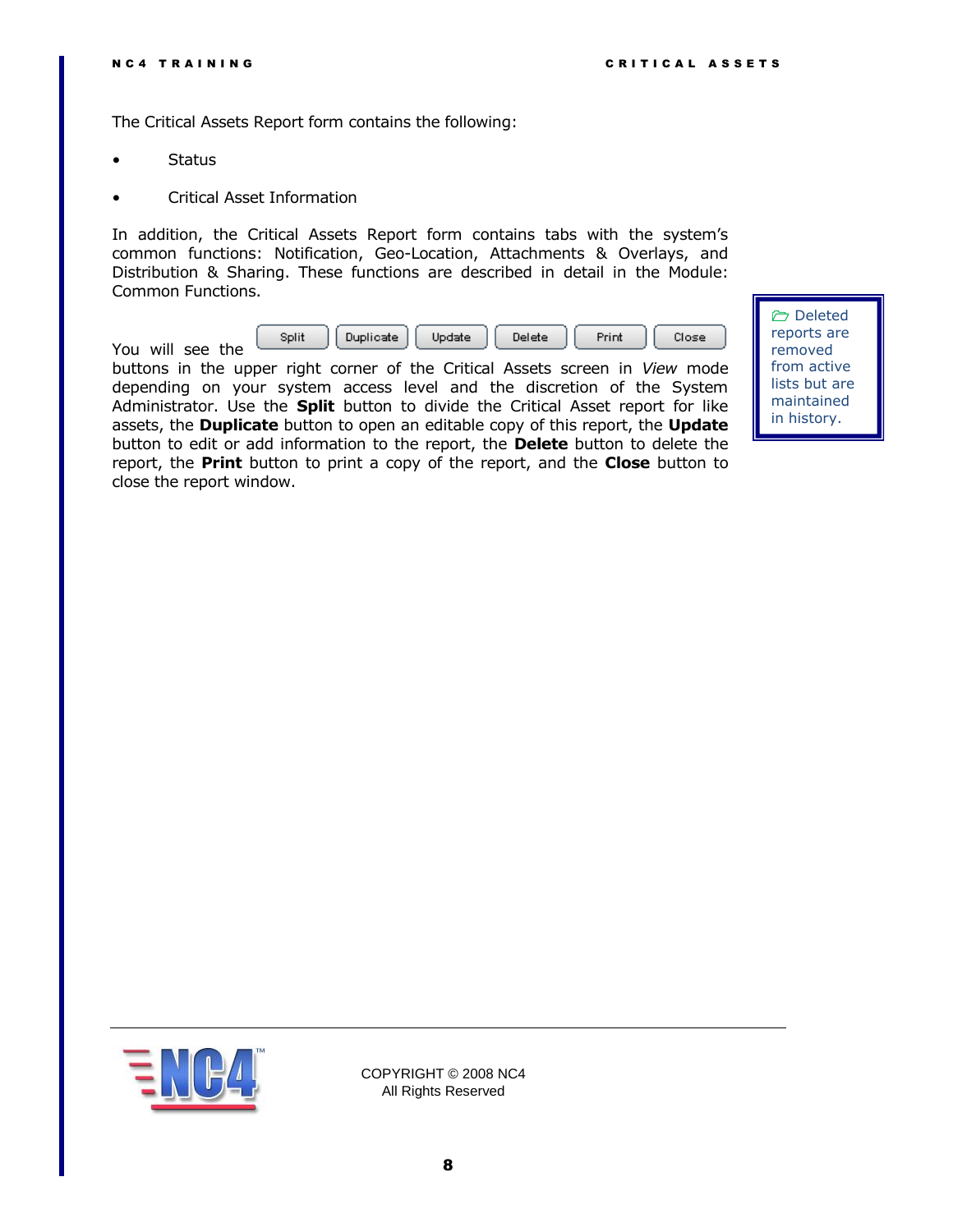# <span id="page-8-0"></span>3 Let's get Familiar with a Critical Asset Report

In this section of the module, you will follow a step-by-step walk through of creating a Critical Asset report. You will become familiar with the details of the Critical Asset form and gain practical experience with the type of information that it can contain.

### <span id="page-8-1"></span>3.1 Creating a Critical Asset Report

To create a new Critical Asset Report, perform the following steps:

- 1. Select Critical Assets from the Report navigation drop down menu.
- 2. Click the  $\boxed{\text{Create}}$  button from the Critical Assets summary screen.

A new Critical Asset Report opens as shown in [Figure 6.](#page-9-0)

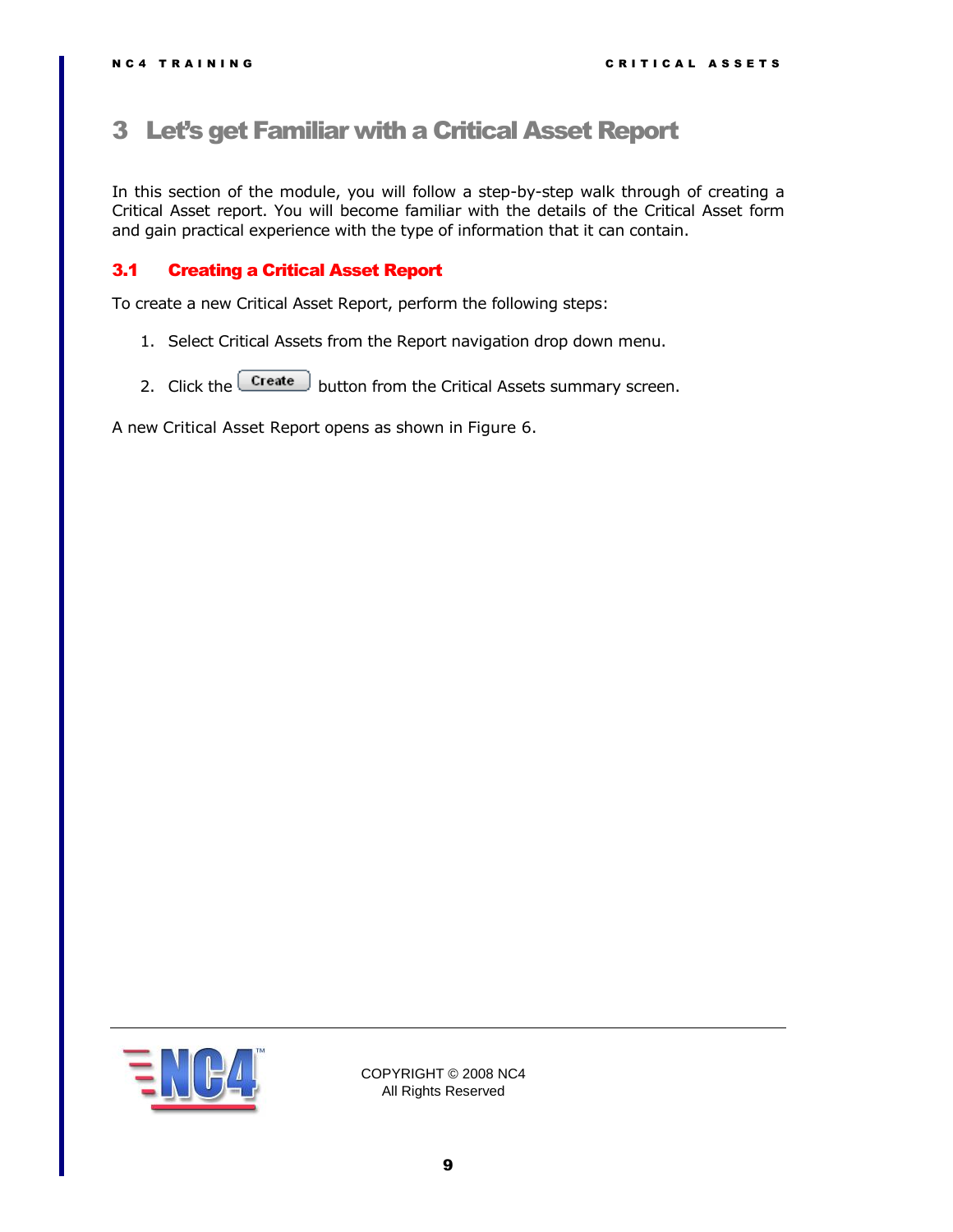| <b>Critical Asset</b>                                                                                                                     | C Help                            |
|-------------------------------------------------------------------------------------------------------------------------------------------|-----------------------------------|
|                                                                                                                                           | Cancel<br>Submit<br><b>© *Red</b> |
| *Red Label: indicates a required field.                                                                                                   | <b>Label</b>                      |
| <b>Geo-Location</b><br><b>Attachments &amp; Overlays</b><br><b>Distribution &amp; Sharing</b><br><b>Basic Info</b><br><b>Notification</b> | indicates                         |
| <b>STATUS</b>                                                                                                                             | a<br>required                     |
| <b>On-Call Priority</b><br>*Status                                                                                                        | field.                            |
| Select One<br>$\blacktriangledown$                                                                                                        |                                   |
| <b>CRITICAL ASSET INFORMATION</b>                                                                                                         |                                   |
| *Asset Owner<br>*Assigned To Select<br>Search/Add                                                                                         |                                   |
| Select One<br>۰                                                                                                                           |                                   |
| Asset Category<br>Search Clear                                                                                                            |                                   |
| Public Asset @ Private Asset<br>Select One<br>۰                                                                                           |                                   |
| Quantity<br>*Asset Type Search/Add                                                                                                        |                                   |
| $\blacktriangledown$                                                                                                                      |                                   |
| Asset ID<br>Unit Of Measure<br>Search/Add                                                                                                 |                                   |
| Select One<br>$\blacktriangledown$                                                                                                        |                                   |
| Vendor<br>Select Clear                                                                                                                    |                                   |
|                                                                                                                                           |                                   |
| <b>Related Resource Request</b><br>Related Event/Incident/Activity                                                                        |                                   |
| Select<br>Clear                                                                                                                           | Select<br>Clear                   |
| <b>Comments:</b>                                                                                                                          |                                   |
|                                                                                                                                           |                                   |
|                                                                                                                                           | Expand                            |
| Contact Info                                                                                                                              |                                   |
|                                                                                                                                           |                                   |
|                                                                                                                                           |                                   |
|                                                                                                                                           | Expand                            |
| Document Created by: <b>content</b> on 10/01/2009 at 19:39 EST<br>Copyright @ 2009 by NC4 Public Sector LLC, All Rights Reserved.         |                                   |

# **Figure 6 Locating a Critical Asset Report form**

<span id="page-9-0"></span>The form contains many fields, some of which you must scroll down in the window to view. Required fields are noted by a red asterisk  $(*)$ .

We will address each of the fields as they appear on the form.

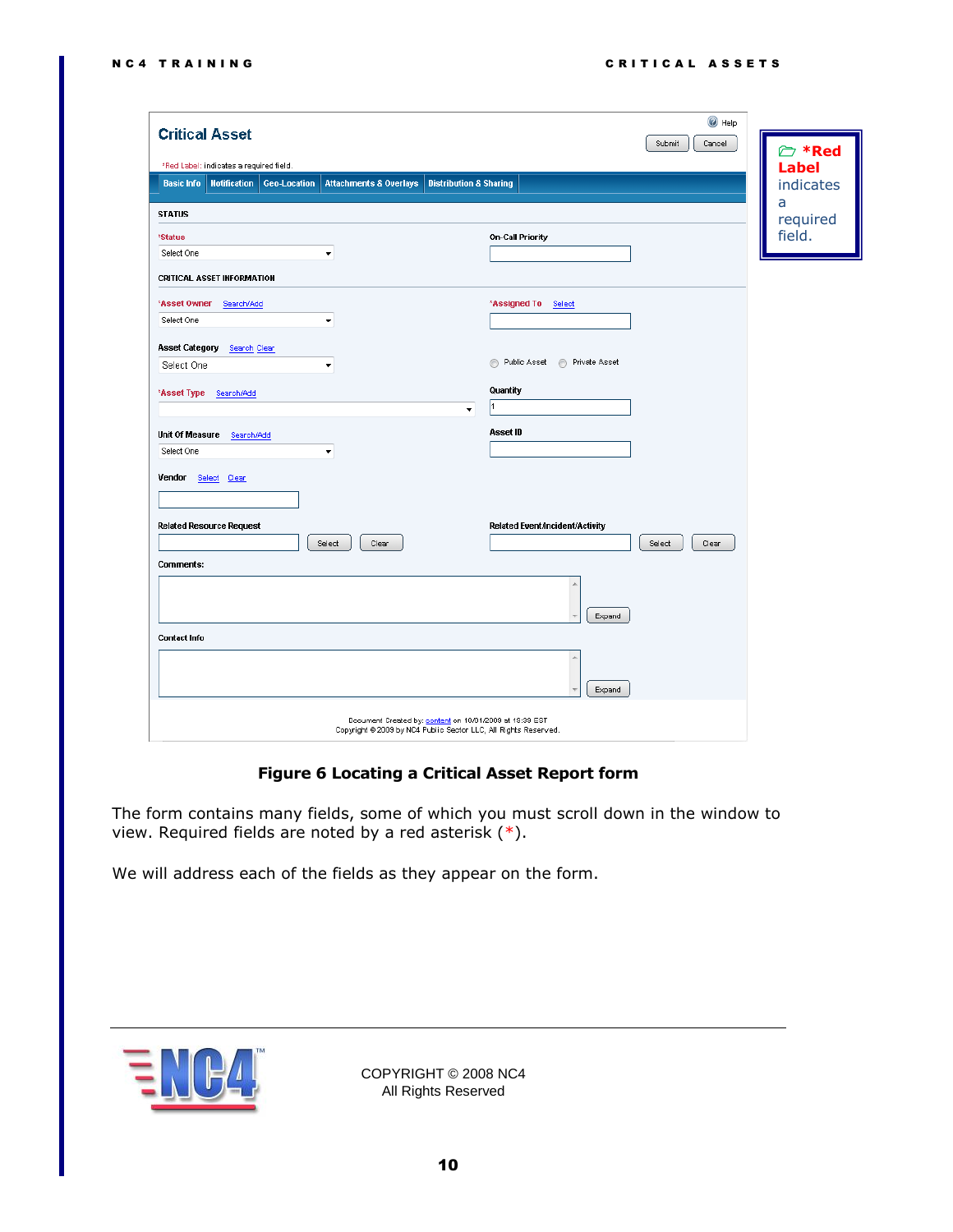### <span id="page-10-0"></span>3.2 Basic Info

#### <span id="page-10-1"></span>3.2.1 Status

The Status section of the form contains the **Status** and **On-Call Priority** fields.

#### <span id="page-10-2"></span>**3 . 2 . 1 . 1 S T A T U S**

Select from the choices under the **Status** drop-down menu, as shown in [Figure 7,](#page-10-4) such as Red-Out of Action, Yellow-Committed, Green-Available, and Gray-Unknown.

| *Status           |  |
|-------------------|--|
| Yellow-Committed  |  |
| Select One        |  |
| Red-Out of Action |  |
| lYellow-Committed |  |
| Green-Available   |  |
| Gray-Unknown      |  |



#### **Figure 7 Status drop-down menu**

#### <span id="page-10-4"></span><span id="page-10-3"></span>**3 . 2 . 1 . 2 O N - C A L L P R I O R I T Y**

<span id="page-10-5"></span>Key in a **numeric** value to establish the priority of the asset, as shown in [Figure 8.](#page-10-5)

| <b>On-Call Priority</b> |  |
|-------------------------|--|
|                         |  |

**Figure 8 On-Call Priority field**

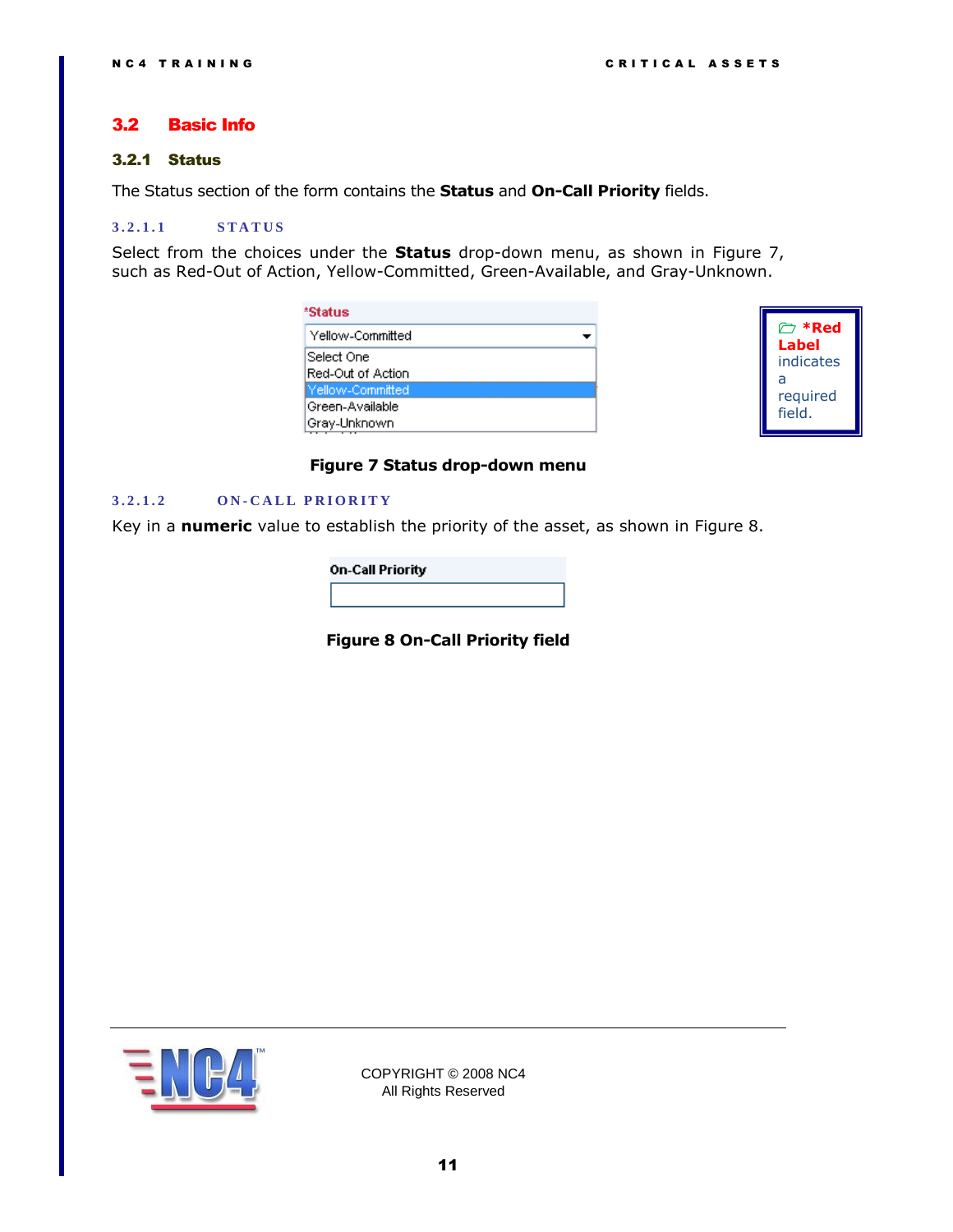#### <span id="page-11-0"></span>3.2.2 Critical Asset Information

This section of the form contains the detailed information associated with the Asset. We will address each one of the fields as they appear on the form.

#### <span id="page-11-1"></span>**3 . 2 . 2 . 1 A S S E T O W N E R**

Select the asset owner by using the drop down menu or the **Search/Add** Name link above the **Asset Owner** field. Click an **Asset Owner** Name link to populate the **Asset Owner** field, as shown in [Figure 9.](#page-11-2)

If the agency or incident that you require is not listed as one of the options, you can type in the name in the **Other** field, click the **Add** button, and your selection will populate the **Asset Owner** field.

| *Asset Owner Search/Add<br>Volunteers and Donations<br>▼                         |               | <b>© *Red</b><br>Label<br>indicates<br>a |
|----------------------------------------------------------------------------------|---------------|------------------------------------------|
| E Team Search Dialog - Windows Internet Explorer                                 | $\Box$ $\Box$ | required<br>field.                       |
| 6) http://proview.nc4.us/eteam/popups/search_add.jsp?target=assetOwner&header="A |               |                                          |
| *Asset Owner                                                                     |               |                                          |
| Search:                                                                          |               |                                          |
| Volunteers and Donations                                                         |               |                                          |
| Law Enforcement                                                                  |               |                                          |
| Animal Control                                                                   |               |                                          |
| Business and Industry                                                            |               |                                          |
| Damage Assessment<br>Utilities (Non-Energy)                                      |               |                                          |
| Fire FOC                                                                         |               |                                          |
| Sheriff FOC                                                                      | Ξ             |                                          |
| Public Works FOC                                                                 |               |                                          |
| FBI                                                                              |               |                                          |
| ATF                                                                              |               |                                          |
| <b>JOC</b>                                                                       |               |                                          |
| OPD<br><b>FDLE</b>                                                               |               |                                          |
|                                                                                  |               |                                          |
| Other:                                                                           |               |                                          |
|                                                                                  | Add<br>Cancel |                                          |

**Figure 9 Asset Owner Selection menu**

<span id="page-11-2"></span>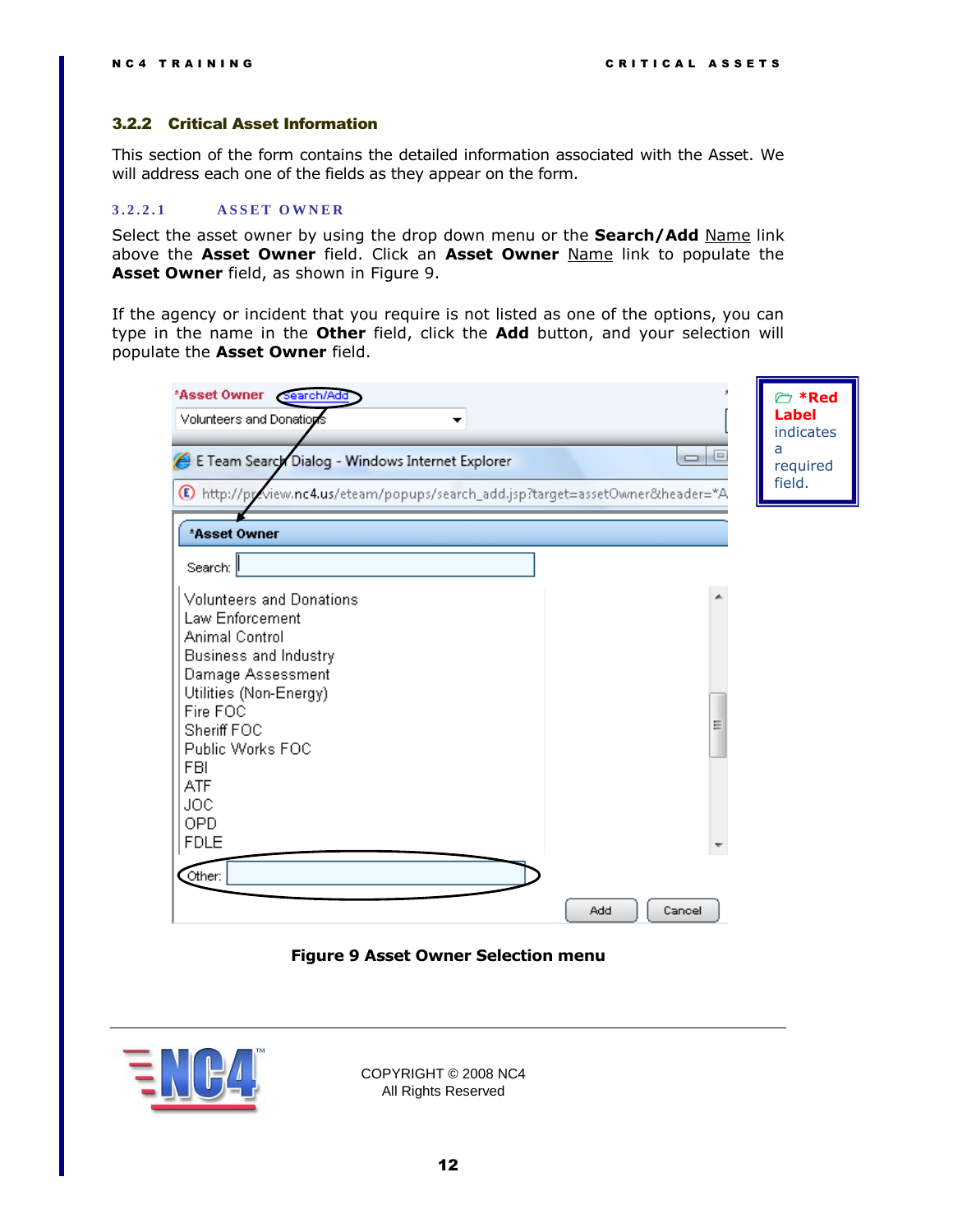#### <span id="page-12-0"></span>**3 . 2 . 2 . 2 A S S I G N E D T O**

The agency or command post selected in the **Assigned To** field assumes responsibility for that critical asset. Open a selection window by using the **Select** Name link above the **Assigned To** field. From the options lists in the selection window, click on an **Agency** Name link to populate the **Assigned To** field, as shown in [Figure 10.](#page-12-1)

If the agency or incident command post that you require is not listed as one of the options, you can type in the name in the **Other** field, click the **Add** button, and your selection will populate the **Assigned To** field.

| *Assigned To<br>Select                      |  |
|---------------------------------------------|--|
| Resources                                   |  |
| $=$<br>E TEAM Select Agency - Windows       |  |
| http://preview.nc4.us/eteam/popups/pop_sele |  |
| Resources                                   |  |
| <b>Public Health</b>                        |  |
| <u>Hazmat</u>                               |  |
| Urban Search and Rescue                     |  |
| Water and loe                               |  |
| Utilities (Energy)                          |  |
| <b>Military Support</b>                     |  |
| Public Information                          |  |
| <b>Yolunteers and Donations</b>             |  |
| <b>Law Enforcement</b>                      |  |
| ٨                                           |  |

<span id="page-12-1"></span>**Figure 10 Assigned To Field**

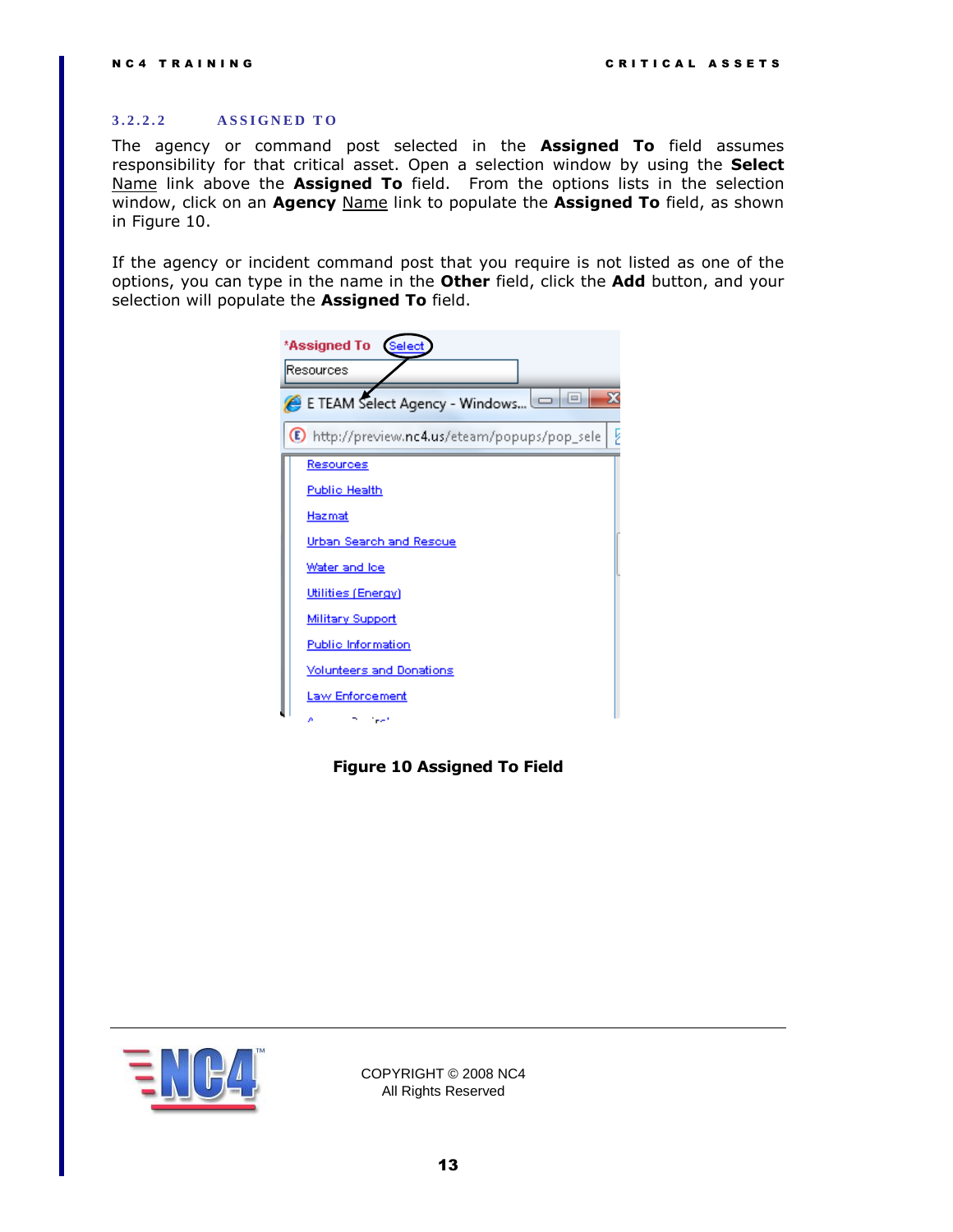#### <span id="page-13-0"></span>**3 . 2 . 2 . 3 A S S E T C A T E G O R Y**

Click the **Search** Name link as shown in [Figure 11,](#page-13-2) or the drop down menu to access the information to complete the **Asset Category** field. If you use the Search feature, a window displaying the options for **Asset Category** will "pop-up" in a new window.

| <b>Asset Category</b><br>Search Clear                                                                                                                                                                                                                                                                                                                               |                    |
|---------------------------------------------------------------------------------------------------------------------------------------------------------------------------------------------------------------------------------------------------------------------------------------------------------------------------------------------------------------------|--------------------|
| <b>GENERAL</b>                                                                                                                                                                                                                                                                                                                                                      |                    |
| E Team Search Dialog - Windows Internet Explorer                                                                                                                                                                                                                                                                                                                    | $\equiv$<br>$\Box$ |
| (E) http://preview.nc4.us/eteam/popups/search_picklist.jsp?target=assetCategory&headi                                                                                                                                                                                                                                                                               |                    |
| <b>Asset Category</b>                                                                                                                                                                                                                                                                                                                                               |                    |
| Search:                                                                                                                                                                                                                                                                                                                                                             |                    |
| EMERGENCY SUPPORT FUNCTION (ESF)<br><b>GENERAL</b><br>CRITICAL INFRASTRUCTURE<br>FACILITIES/MOBILE FACILITIES AND EQUIPMENT<br>NUTRITION, CLOTHING, EQUIPMENT and SUPPLIES<br>SEARCH AND RESCUE<br>PUBLIC WORKS/LOGISTICS<br>LAW ENFORCEMENT<br><b>HEALTH and MEDICAL</b><br>FIRE/HAZMAT<br><b>EMS</b><br>EMERGENCY MANAGEMENT<br>ANIMAL HEALTH<br>ESF <sub>1</sub> | Ξ                  |
|                                                                                                                                                                                                                                                                                                                                                                     | Cancel             |

#### **Figure 11 Critical Asset Category Selection**

<span id="page-13-2"></span>Click a **Category** link from the options listed. The option will display in the **Asset Category** field.

#### <span id="page-13-1"></span>3.2.2.4 **PUBLIC VERSUS PRIVATE ASSET**

Click the appropriate radio button whether the asset is Public or Private, as shown in [Figure 12.](#page-13-3)

● Public Asset ● Private Asset

#### **Figure 12 Public or Private Asset Selection**

<span id="page-13-3"></span>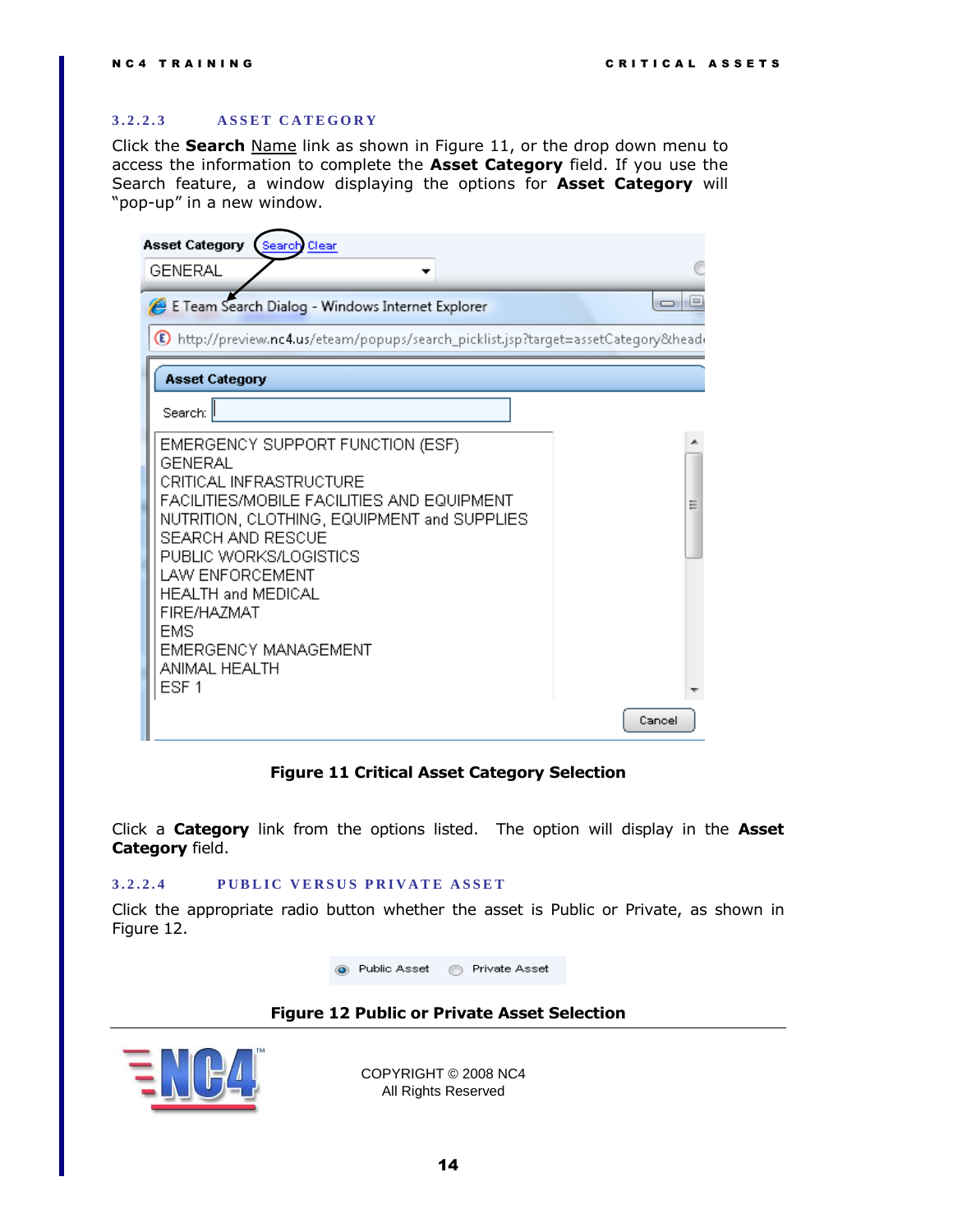#### <span id="page-14-0"></span>**3 . 2 . 2 . 5 A S S E T K I N D / T Y P E**

Based on the selected **Asset Category**, the corresponding **Asset Category** information will be populated in the **Asset Type** drop down menu, as shown in [Figure 13.](#page-14-1)

| *Asset Type | Search/Add                                                                                  |    |
|-------------|---------------------------------------------------------------------------------------------|----|
|             |                                                                                             | ▼  |
|             |                                                                                             | ┻  |
|             | PUBLIC WORKS/LOGISTICS-Dam                                                                  | ΞI |
|             | ESF 17-Animal Blood - Type I - Whole Blood                                                  |    |
|             | ESF 17-Animal Blood - Type II - Platelets                                                   |    |
|             | ESF 17-Animal Blood - Type III - Plasma                                                     |    |
|             | ESF 17-Animal Blood - Type IV - Serum                                                       |    |
|             | ESF 17-Animal Blood - Type V - Red Blood Cells                                              |    |
|             | ESF 17-Animal Blood - Type VI - White Blood Cells                                           |    |
|             | ESF 17-Animal Food - Type I - Dog                                                           |    |
|             | ESF 17-Animal Food - Type II - Dog, Special Diet (Requestor must specify)                   |    |
|             | ESF 17-Animal Food - Type III - Cat                                                         |    |
|             | ESF 17-Animal Food - Type IV - Cat, Special Diet (Requestor must specify)                   |    |
|             | ESF 17-Animal Food - Type V - Bird                                                          |    |
|             | ESF 17-Animal Food - Type VI - Bird, Special Diet (Requestor must specify)                  |    |
|             | ESF 17-Animal Food - Type VII - Other Pet or Service Animal (Requestor must specify)        |    |
|             | ESF 17-Animal Food -- Type VIII -- Other Pet or Service Animal, Special Diet (Requestor mu  |    |
|             | ESF 17-Animal Food - Type IX - Other Large Animal (Requestor must specify)                  |    |
|             | ESF 17-Animal Food - Type X - Other Large Animal, Special Diet (Requestor must specify      |    |
|             | ESF 17-Animal Protection: Large Animal Sheltering Team - Type I (22 Staff, W/Vehicle/Equ    |    |
|             | ESF 17-Animal Protection: Large Animal Sheltering Team - Type II (5 Staff, W/Vehicle/Equi   |    |
|             | ESF 17-Animal Protection: Large Animal Sheltering Team - Type III (2 Staff, W/Vehicle/Equ   |    |
|             | ESF 17-Animal Protection: Large Animal Transport Team - Type I (5 Staff, W/Vehicle/Equip    |    |
|             | ESF 17-Animal Protection: Small Animal Rescue Strike Team - Type I (6 Staff, W/Vehicle/E    |    |
|             | ESF 17-Animal Protection: Small Animal Sheltering Team - Type I (22 Staff, W/Vehicle/Equi   |    |
|             | ESF 17-Animal Protection: Small Animal Sheltering Team - Type II (5 Staff, W/Vehicle/Equip  |    |
|             | ESF 17-Animal Protection: Small Animal Sheltering Team - Type III (5 Staff, W/Vehicle/Equij |    |
|             | ESF 17-Animal Supplies - Type I - Grooming                                                  |    |
|             | ESF 17-Animal Supplies - Type II – Flea, Tick, Worming & Parasite Treatments                |    |
|             | ESF 17-Food Dispenser Unit - Type I - Manual                                                |    |
|             | ESF 17-Food Dispenser Unit - Type I - Gravity                                               |    |

#### **Figure 13 Critical Asset Kind/Type Selection**

<span id="page-14-1"></span>Using the drop down menu or the **Search/Add** link, click an **Asset Type** Name link to populate the **Asset Type** field. If the **Type** that you require is not provided in the list, type in your preferred Asset Type in the **Other** field and click the **Add** button. Click **OK** to close the dialog box and populate the information in this report.

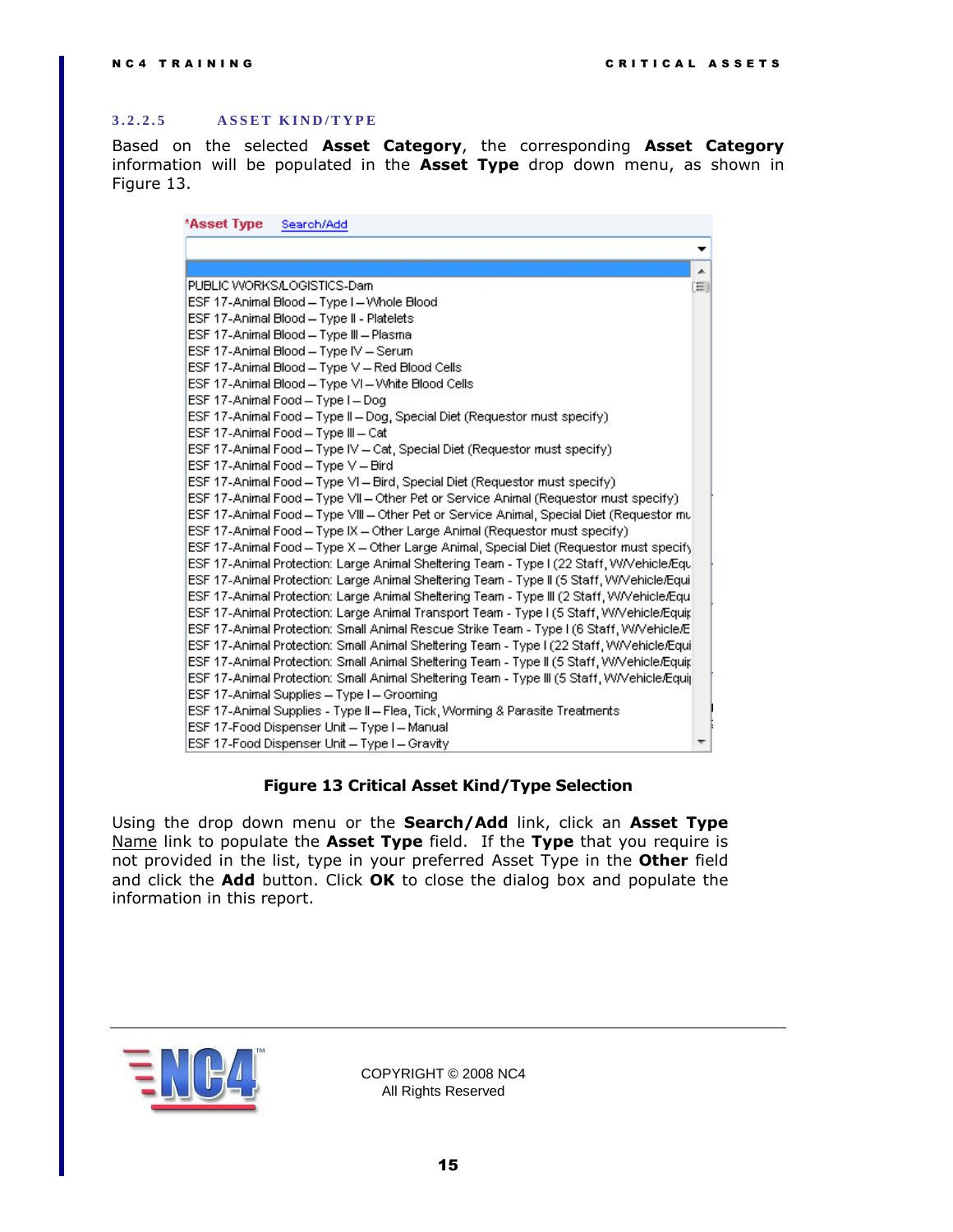#### <span id="page-15-0"></span>**3 . 2 . 2 . 6 Q U A N T I T Y**

The **Quantity** field is populated with the value of 1 as shown in [Figure 14](#page-15-2) when the Critical Assets window opens. This value can be changed to reflect the number of critical assets.

| Quantity |  |
|----------|--|
|          |  |

**Figure 14 Quantity Field**

#### <span id="page-15-2"></span><span id="page-15-1"></span>**3.2.2.7 UNIT OF MEASURE**

Identify the asset's unit of measure in this field by choosing from the options in the drop down menu or click the **Search/Add** Name link to open the **Select Unit of Measure** dialog box, as shown in [Figure 15.](#page-15-3)

|                                                | E Team Search Dialog - Windows Internet Explorer                               | $\Box$ e |
|------------------------------------------------|--------------------------------------------------------------------------------|----------|
|                                                | http://preview.nc4.us/eteam/popups/search_add.jsp?target=unitOfMeasure&header: |          |
| <b>Unit Of Measure</b>                         |                                                                                |          |
| Search:                                        |                                                                                |          |
| bottles<br>boxes<br>each<br>gallons<br>pallets |                                                                                |          |
| Other:                                         |                                                                                |          |

**Figure 15 Select Unit Of Measure Dialog Box**

<span id="page-15-3"></span>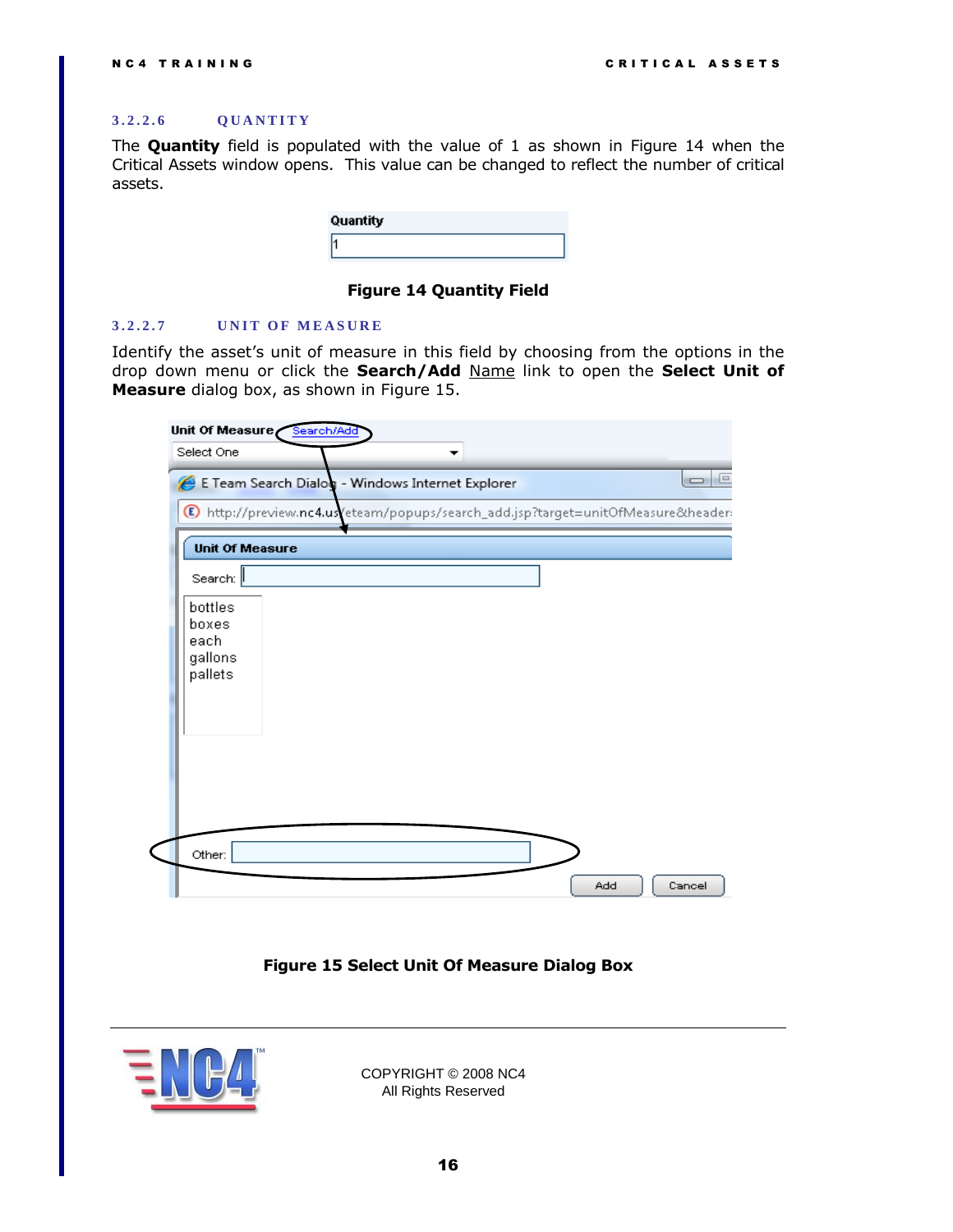If a unit is not listed, key in a unit of measure into the **Other** field, then click the **Add** button. The unit of measure you enter here will appear in the **Unit of Measure** field but will not be added to the drop down menu or search lists for other report forms.

#### <span id="page-16-0"></span>**3 . 2 . 2 . 8 A S S E T I D**

An Asset ID is used to identify the asset in the inventory. It is an excellent tool for tracking the exact asset, therefore, minimizing asset duplication, as shown in [Figure 16.](#page-16-2) Key in an **alpha numeric** value in this field.

| Asset ID |  |  |
|----------|--|--|
|          |  |  |

#### **Figure 16 Asset ID Field**

#### <span id="page-16-2"></span><span id="page-16-1"></span>**3 . 2 . 2 . 9 V E N D O R**

If the critical asset is being supplied by a vendor, click the **Select** Name link to open the **Select Vendor** dialog box shown in [Figure 17.](#page-16-3)



**Figure 17 Select Vendor Dialog Box**

<span id="page-16-3"></span>Click the vendor's Name link or triangular icon "<sup>\*</sup> in the list to add it to the **Vendor** field.

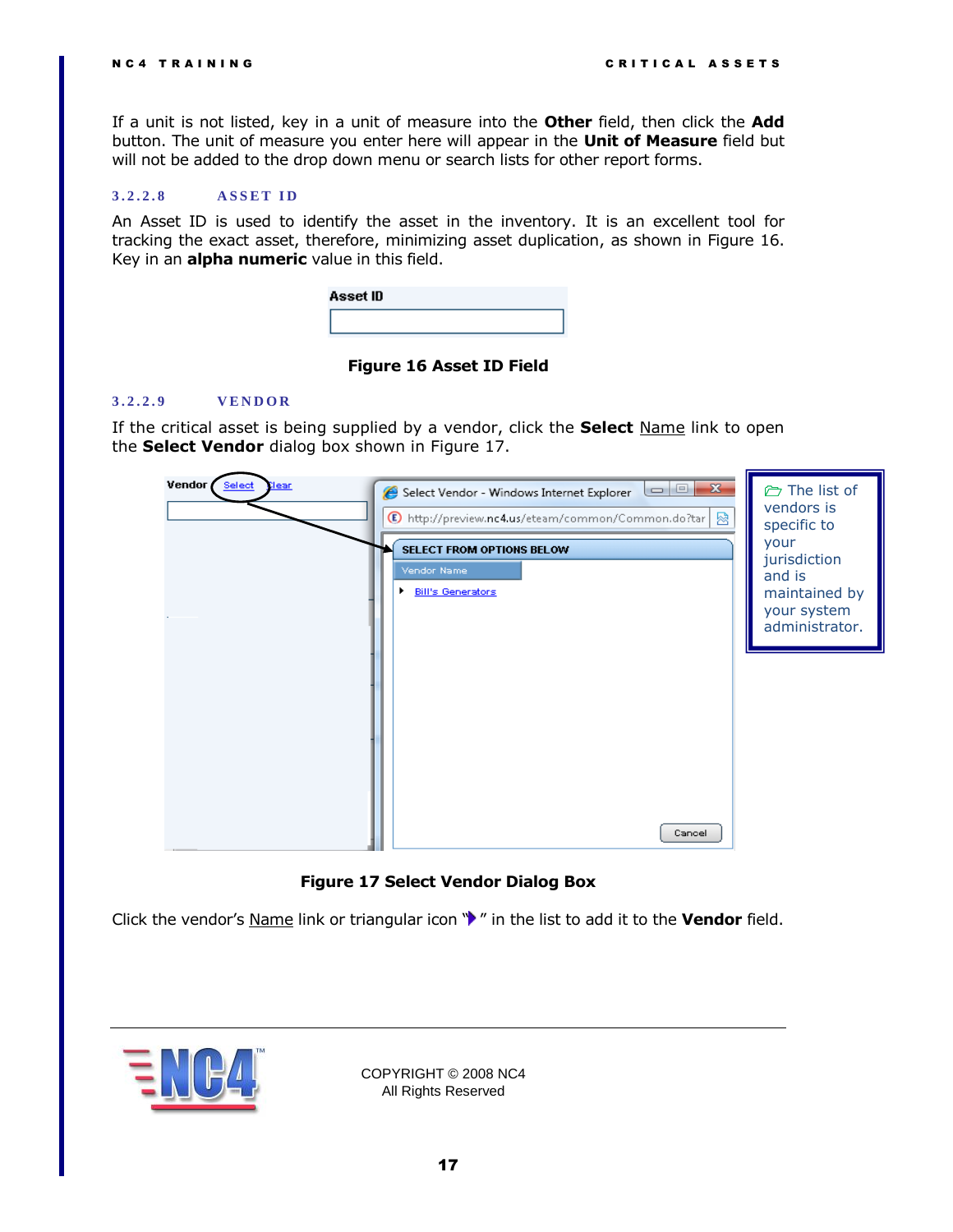#### <span id="page-17-0"></span>**3 . 2 . 2 . 1 0 R E L A T E D R E S O U R C E R E Q U E S T**

Click the **Select** button to the right of the **Related Resource Request** field to access other resource requests that have been associated with this critical asset, as shown in [Figure 18.](#page-17-1) Click the triangular icon  $\mathbb{P}$  " or the resource request number Name link to add the Resource Request number to the **Related Resource Request**  field.

To *unlink* a report displayed in the **Related Resource Request** field, click the **Clear**  button.



<span id="page-17-1"></span>**Figure 18 Related Resource Requests window**

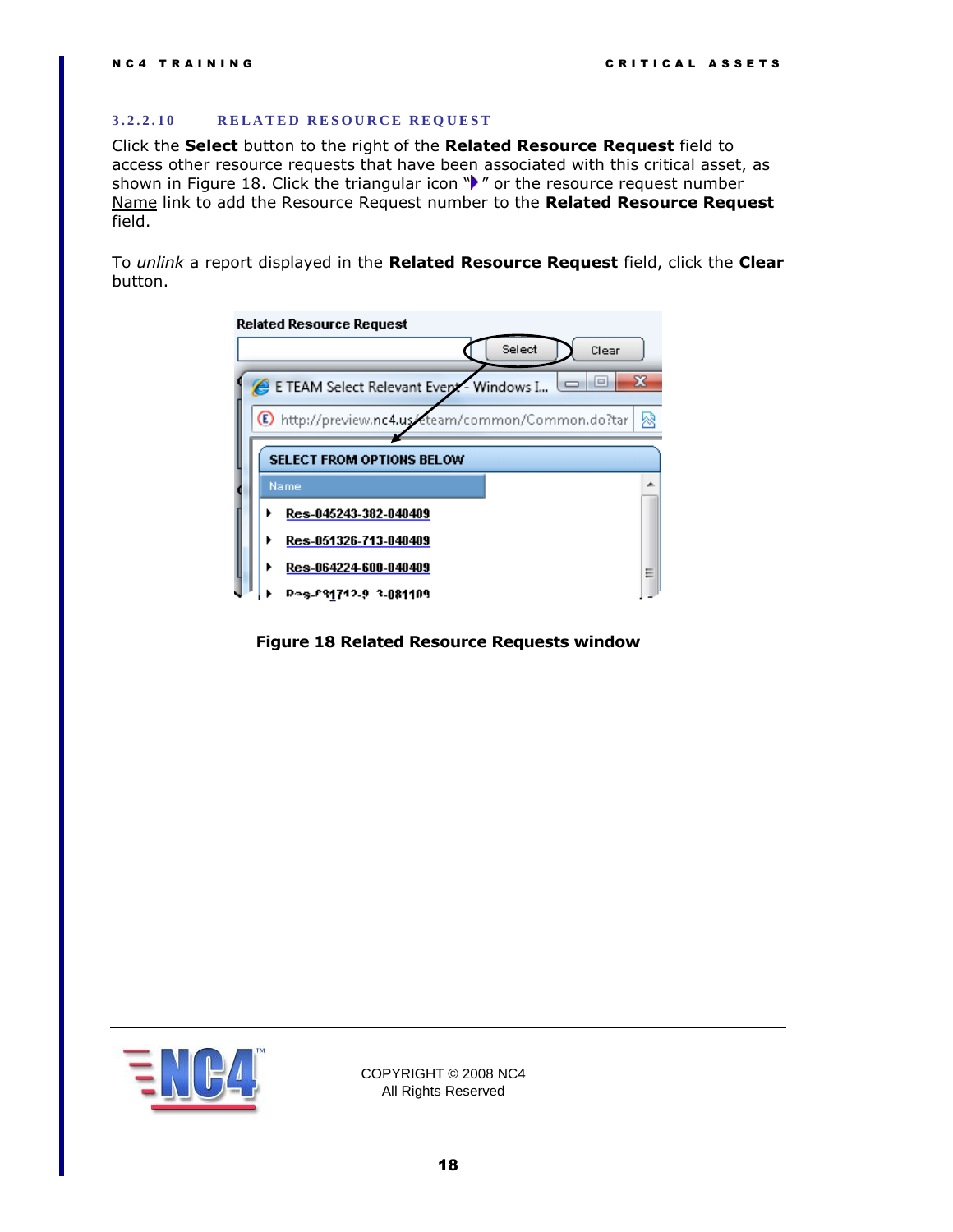#### <span id="page-18-0"></span>**3 . 2 . 2 . 1 1 R E L A T E D E V E N T / I N C I D E N T / A C T I V I T Y**

The **Related Event/Incident/Activity** field allows you to link your critical asset to an existing event, incident or planned activity. To *link* one of these reports to this Critical Asset, click the **Select** button to open the **Related Event/Incident/Activity** options window, as shown in [Figure 19.](#page-18-1) Click the Name link to add the report to the **Related Event/Incident/Activity** field.

To *unlink* a report displayed in the **Related Event/Incident/Activity** field, click the **Clear** button.



<span id="page-18-1"></span>**Figure 19 Select Related Event/Incident/Activity reports window**

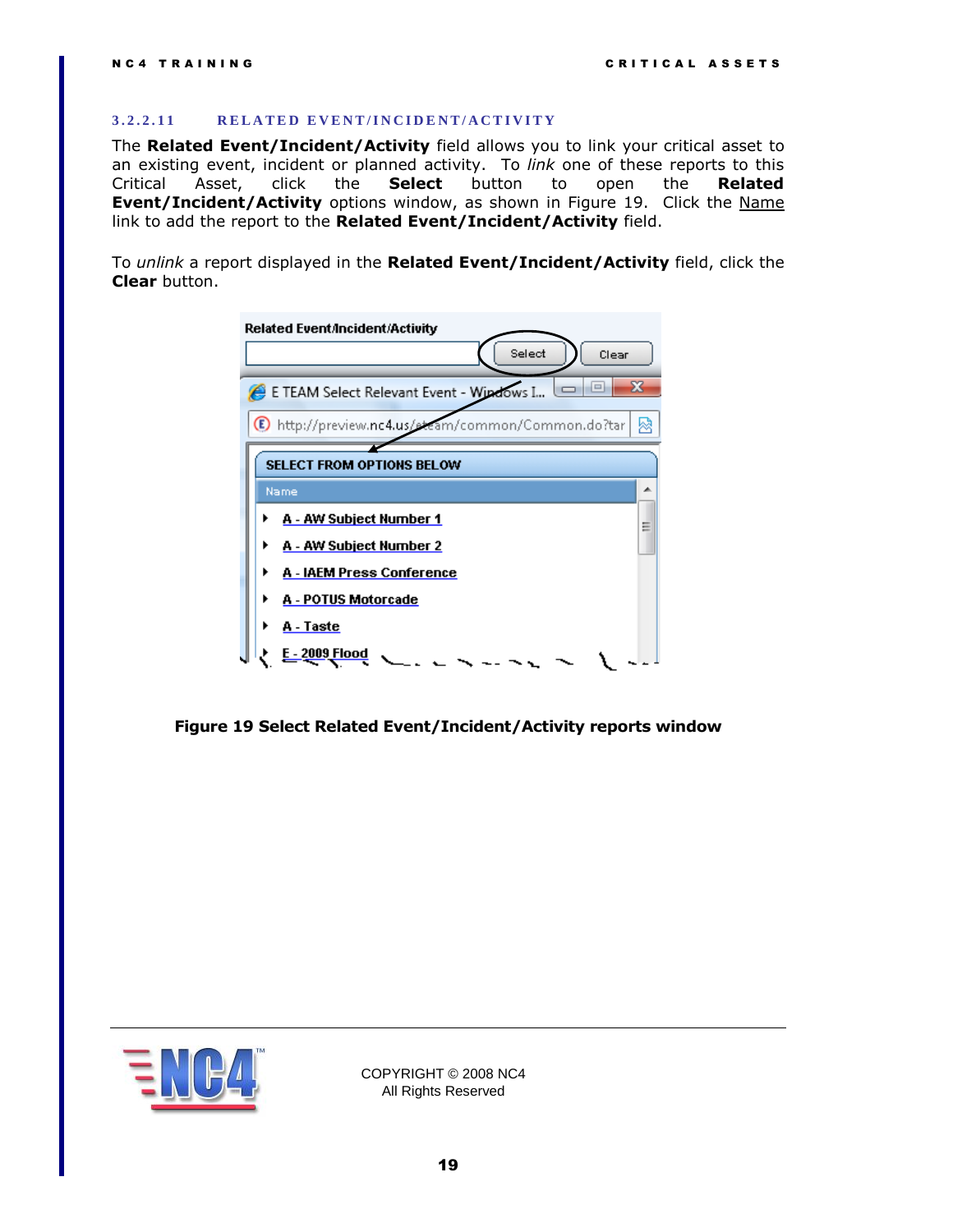#### <span id="page-19-0"></span>**3 . 2 . 2 . 1 2 C O M M E N T S**

In the **Comments** field, provide any necessary additional information, as shown in [Figure](#page-19-2)  [20](#page-19-2).

#### Commontor

| COMMICIUS. |                          |        |
|------------|--------------------------|--------|
|            | ×                        |        |
|            | $\overline{\phantom{m}}$ | Expand |
|            |                          |        |

#### **Figure 20 Comments window**

<span id="page-19-2"></span>If you need more space, you can click the **Expand** button to open the **Expanded Text Window**, as shown in [Figure 21.](#page-19-3)

| <b>Expanded Text Window</b> |              |
|-----------------------------|--------------|
|                             |              |
|                             |              |
|                             |              |
|                             |              |
|                             |              |
|                             |              |
|                             |              |
|                             |              |
|                             |              |
|                             |              |
|                             |              |
|                             |              |
|                             |              |
|                             |              |
|                             | OK<br>Cancel |
|                             |              |

#### **Figure 21 Expanded Text Window**

<span id="page-19-3"></span>Click the **OK** button to save information in the proper field.

#### <span id="page-19-1"></span>**3 . 2 . 2 . 1 3 C O N T A C T I N F O**

Key in the contact information, such as name, mobile phone number, or PDA accessory, as shown in [Figure 22,](#page-19-4) in order to communicate with the contact at the activity location.

#### **Contact Info**



#### **Figure 22 Contact Info field**

<span id="page-19-4"></span>If you need more space, you can click the **Expand** button to open the **Expanded Text Window**, as shown in [Figure 21.](#page-19-3)

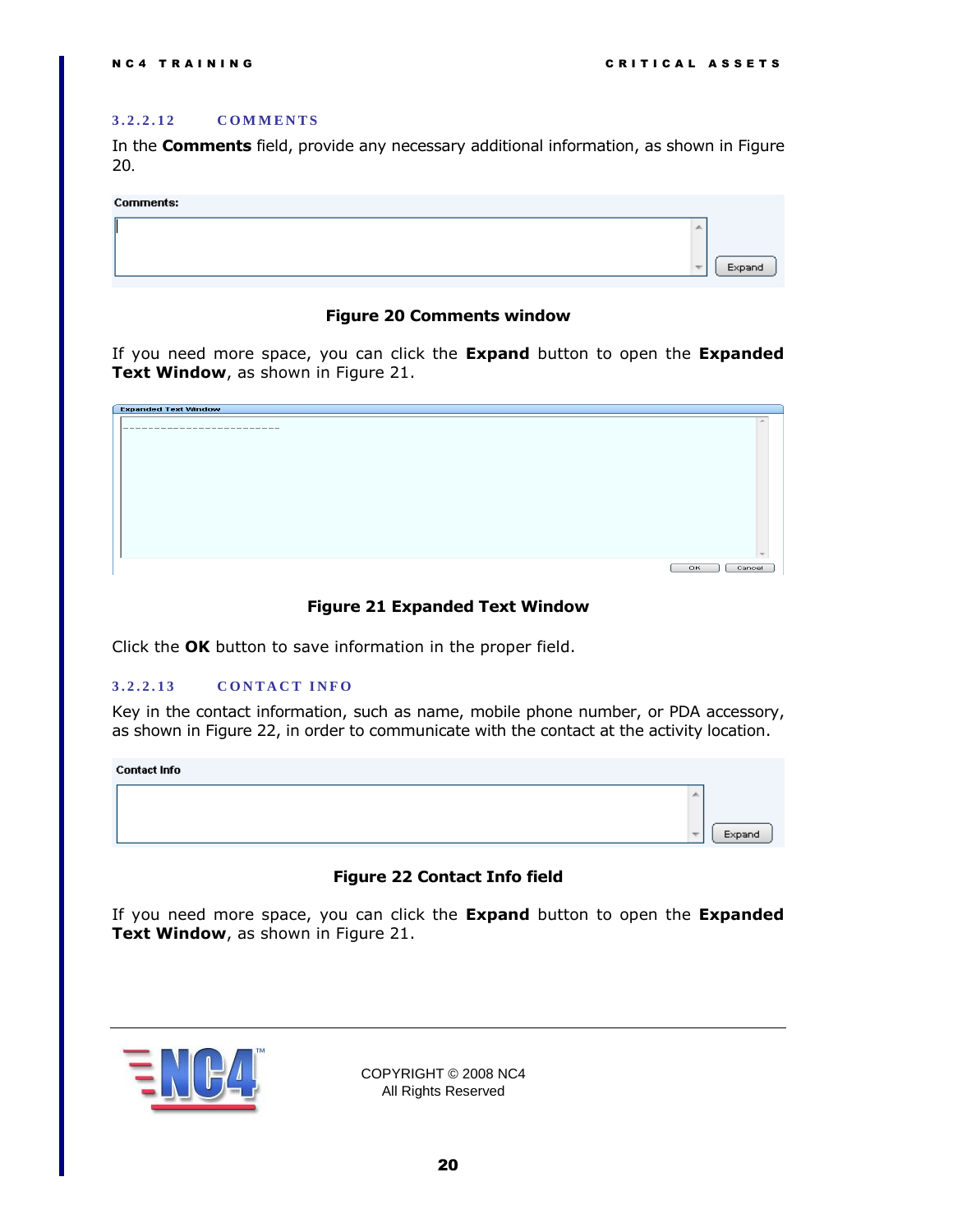recipient will receive the email message without the link.

 $P$  Use

# <span id="page-20-0"></span>3.3 Notification

Notification is used to inform other users that they need to view or take action on a report, as shown in [Figure 23.](#page-20-2) The Notification functionality can be accessed through the Notification tab, or in an embedded section in the form.

| <b>Critical Asset</b><br>shel; indicates a required field.                                                                  | C Help<br>Cancel<br>Submit | ____<br>Notification to<br>notify both<br>users and                         |
|-----------------------------------------------------------------------------------------------------------------------------|----------------------------|-----------------------------------------------------------------------------|
| Basic Info   3 stification   Geo-Location   Attachments & Overlays   Distribution & Sharing                                 |                            | non-users                                                                   |
|                                                                                                                             |                            | about a report                                                              |
| <b>NOTIFICATION</b>                                                                                                         |                            | in the system.                                                              |
| Send Notification? Ses O No                                                                                                 |                            |                                                                             |
| Message (max. 140 characters for mobile users)                                                                              |                            |                                                                             |
|                                                                                                                             |                            |                                                                             |
| <b>Notification List</b><br><b>Select Recipients</b><br><b>Individuals Groups</b>                                           |                            |                                                                             |
| (click a link to remove a user from the notification list)<br>(click a link to add to the notification list)                |                            |                                                                             |
| <b>Other Email addresses</b><br>(Use the standard email format e.g., johndoe@eteam.com. Separate each address with a comma) |                            | To include<br>the URL link<br>in the email,<br>an (E) must<br>appear before |
| Document Created by: content on 10/02/2009 at 12:10 EST<br>Copyright @ 2009 by NC4 Public Sector LLC, All Rights Reserved.  |                            | the recipients<br>email<br>address.                                         |
| <b>Figure 23 Notification Fields in Create Mode</b>                                                                         |                            | Without the<br>(E), the                                                     |

<span id="page-20-2"></span>This feature sends messages to an email account, pager, phone or Personal Digital Assistant (PDA). Email messages can contain either your keyed in message or the message with the URL link that, when clicked, will bring the recipient to the application's login screen and open the report which you sent them. A short message without the URL link is sent to other devices.

#### <span id="page-20-1"></span>3.3.1 Using Notification

The Notification feature is used if you elect to inform other individuals that they need to view or take action on a report. Click the **Notification** Tab or go to the **Notification** section within the report to complete the following sections.

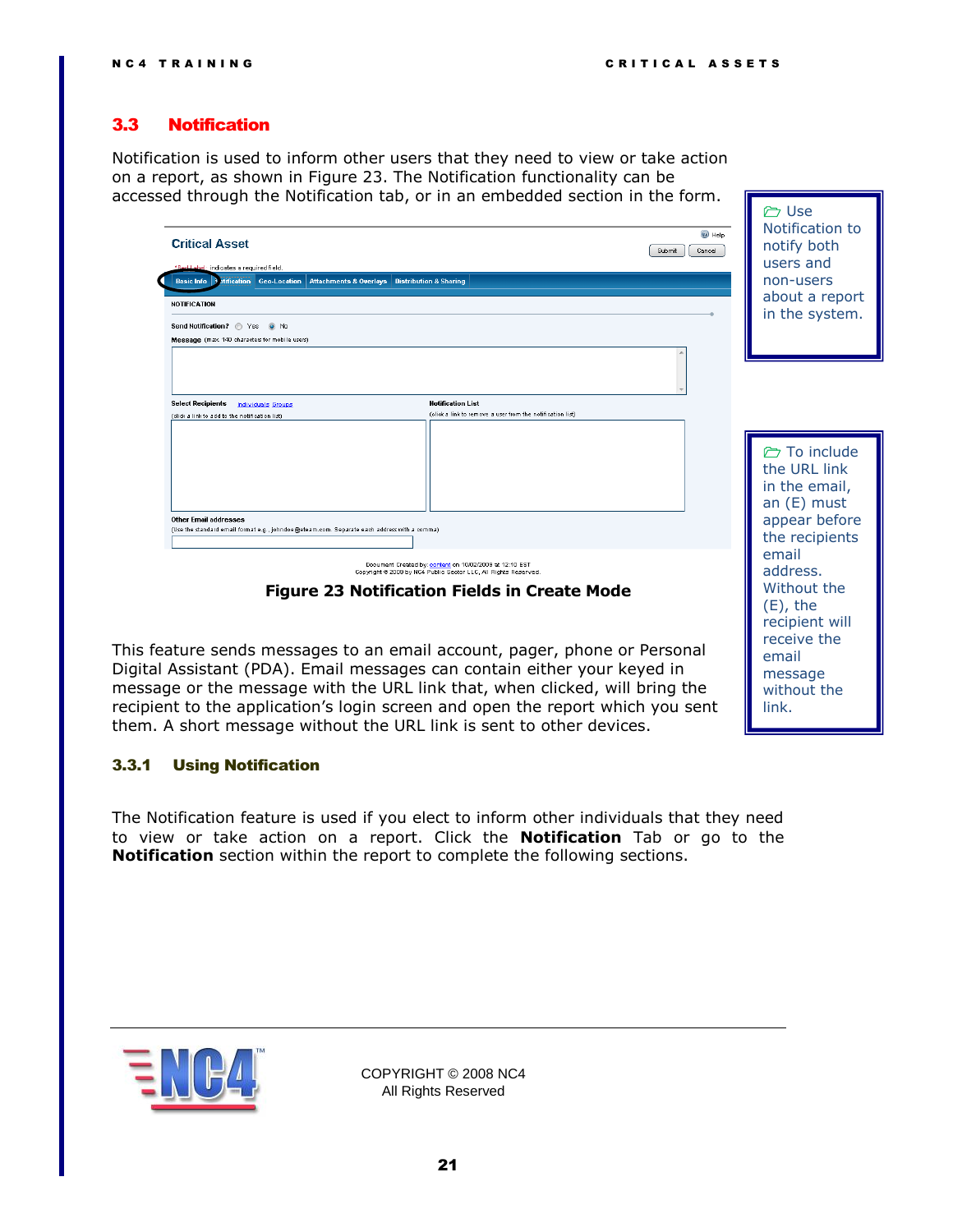#### <span id="page-21-0"></span>**3 . 3 . 1 . 1 S E N D N O T I F I C A T I O N**

To use notification, while in create or edit mode, enable the **Yes** radio button in the **Send Notification** field. The notification will appear in each of the categories selected in the Personal Profile form notification section.

If you choose **NOT** to use notification, while in create or edit mode, enable the No radio button in the Send Notification field. The message entered in the report will travel with the report and be maintained in the application, but no one will be specifically notified.

#### <span id="page-21-1"></span>**3 . 3 . 1 . 2 M E S S A G E**

Enter a short message of 140 characters or less in the Message field (for digital devices). You may copy and paste information from the report into the Message box.

#### <span id="page-21-2"></span>3.3.1.3 **SELECT RECIPIENTS**

Next, select the recipients of the message by using the Individuals and/or Groups links above the **Select Recipients** field. Populate the Select Recipient's field by clicking the Individual or Group Name links next to the **Select Recipients** pane. The Select Recipient's pane will populate with the application users who have completed a Personal Profile form. Select recipients by clicking their Name link. The individual or group selected will appear in the **Notification List** pane. To avoid duplication, the application allows selecting a user once. You can deselect a user from the **Notification List** pane by double clicking the users **Name link.** The user will be returned to the **Select Recipients** pane. To validate message transport, check to ensure that the selection has tag lines such as a valid email address (E), or other notification information that resides in their Personal Profile form.

#### <span id="page-21-3"></span>**3 . 3 . 1 . 4 O T H E R E M A I L A D D R E S S E S**

You can add other addresses that are not already in the system via the **Other Email addresses** field. Validate that the email address is in the correct address format (e.g., "you@youragency.gov"). Recipients who do not have access to the application will receive your email message, but will not be able to access the application to view the report.

#### <span id="page-21-4"></span>**3 . 3 . 1 . 5 C O M P L E T E D N O T I F I C A T I O N R E P O R T**

A completed Notification report prior to clicking **Submit** is shown in [Figure 24.](#page-22-0)

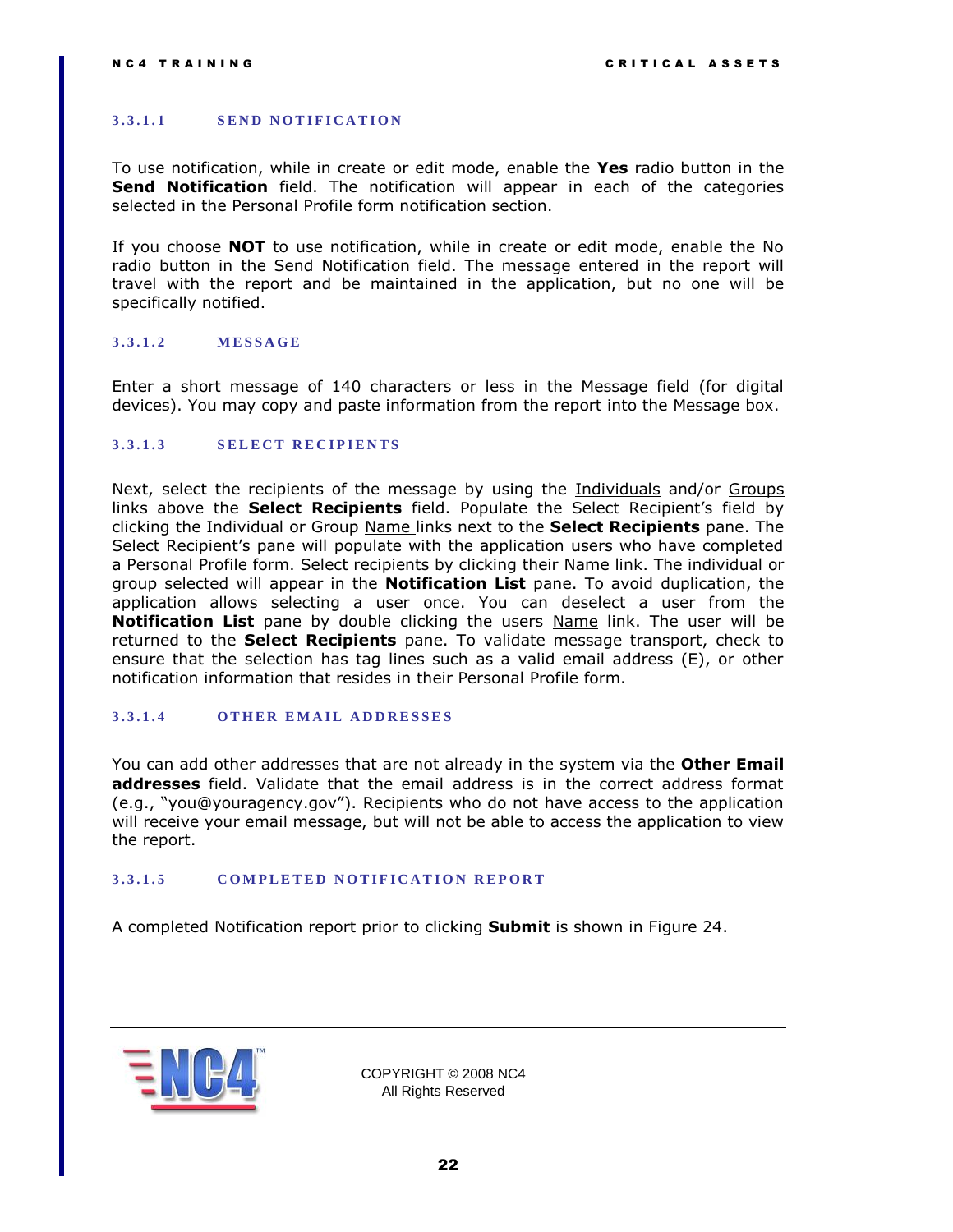| C Help<br><b>Critical Asset</b><br>Cancel<br>Submit<br>*Red Label: indicates a required field.<br><b>Basic Info</b>   Notification   Geo-Location<br><b>Attachments &amp; Overlays</b><br><b>Distribution &amp; Sharing</b><br><b>NOTIFICATION</b><br>Send Notification? O Yes<br>O No<br>Message (max. 140 characters for mobile users)                                                                                                                                                                                                                                                                                                                                                                                                                                                                                                                                                                                                                                                                                                                                                                                                                         | <b>Distribution</b><br>groups are<br>discussed in<br>detail in the<br><b>Power User</b><br>class. |  |  |  |  |
|------------------------------------------------------------------------------------------------------------------------------------------------------------------------------------------------------------------------------------------------------------------------------------------------------------------------------------------------------------------------------------------------------------------------------------------------------------------------------------------------------------------------------------------------------------------------------------------------------------------------------------------------------------------------------------------------------------------------------------------------------------------------------------------------------------------------------------------------------------------------------------------------------------------------------------------------------------------------------------------------------------------------------------------------------------------------------------------------------------------------------------------------------------------|---------------------------------------------------------------------------------------------------|--|--|--|--|
| <b>Available</b><br>Volunteers available immediately<br>Individuals or<br><b>Groups</b><br>The email<br>notification or<br>targeted alert<br><b>Notification List</b><br><b>Select Recipients</b><br>Individuals Groups<br>(click a link to reme<br><b>Heart the</b><br>will be sent<br>(click a link to add to the notification list)<br><b>Individuals or</b><br>lackberry@mo<br>Developer.Content- (E) abo<br>Offline<br>Operations Chief<br>when you<br>Caceres, Kris<br>Operations<br><b>Groups</b><br>Carter, John<br>Watch Officer<br>Global Security Services<br>Offline<br><b>Selected for</b><br>click the<br>e<br>Admin/Finance Chief<br>Offline<br>Chao, Chih-Pu<br>E Team<br><b>Notification</b><br>Submit button<br>Support<br>on the report<br>comerford,rick<br>Call Taker<br>EOC<br>Offline<br>you are<br>Dhalwani, Zahira<br>PM.<br>Public Health<br>Offline<br>ど<br>creating or<br>Diego, Woe<br>Disordon<br>EOC<br>Office<br>m.<br>m.<br>updating.<br>Other Email addresses<br><b>Email addresses not</b><br>(Use the standard email format e.g., johndoe@eteam.com. Separate each address with a co<br>selectable from within the<br>system |                                                                                                   |  |  |  |  |

### **Figure 24 Completed Notification Report**

<span id="page-22-0"></span>After clicking the Submit button, recipients will receive email alerts similar to the one in [Figure 25.](#page-22-1) The email may also contain a link to the report.



#### **Figure 25 Sample E-Mail Alert**

<span id="page-22-1"></span>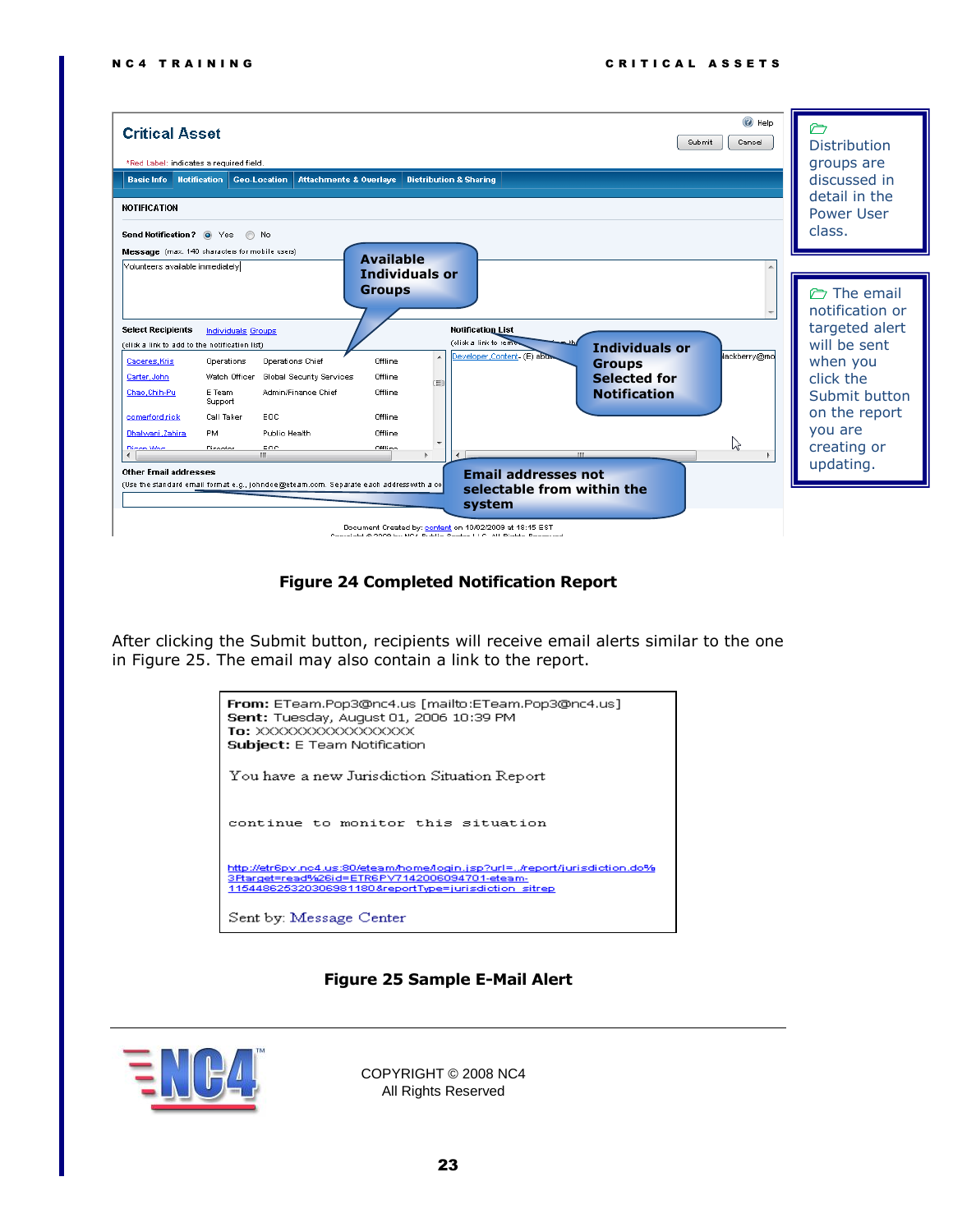In addition to the email alert, users will receive "target alerts" when a user is selected as a notification recipient for a document AND has checked Alerts as a preferred method of notification on their Personal Profile form.

To followup on the status of your Notification, perform the following:

Open the Critical Assets report by clicking the Critical Assets Name link as shown in [Figure 26.](#page-23-0)

Click the **Notification** Tab as shown in [Figure 26.](#page-23-0)

| <b>Delete</b><br>Auto Refresh O Off O On This screen last updated (00:00:00:23)<br>Print<br>Create<br>Assigned To Agency $\Rightarrow$ Asset ID $\Rightarrow$ Quantity $\Rightarrow$ Units $\Rightarrow$ Last Updated<br>Status<br>Owner<br>Type $\bullet$<br>$\bullet$<br>٠<br>Not Reported<br>43<br>▼ GENERAL<br>1<br>▼ Personnel – Other - (User must<br>1<br><b>Volunteers and Donations</b><br>NR.<br>NR.<br>10/02/2009 at 18:27 EST<br>fources.<br>1<br>Re<br>Y.<br>Committed<br>eteam: Critical Asset - Windows Internet Explorer<br>ê<br>C http://preview.nc4.us/etean/report/asset.do?target=read&id=ETR6PV2112008135609-eteam-125452607246804678059&reportType=critic<br>C Help<br><b>Critical Asset</b><br>Duplicate<br>Update<br>Split<br>Delete<br>Print<br>*Red Label: indicates a required field.<br>Notification Geo-Location<br><b>Attachments &amp; Overlays</b><br><b>Distribution &amp; Sharing</b><br><b>Basic Info</b><br><b>NOTIFICATION</b><br>Send Notification? Y<br>Targeted Alerts Status<br>Message<br>Volunteers available immediately<br><b>Individuals</b><br>Developer, Content- (E) abullen@cil-llc.com, (P) jverizon@wireless.txt, (O) blackberry@mobile.com, Targeted Alerts<br>Groups | <b>Critical Assets by Category/Type</b> |  |  | ø | Expand All Collapse All |
|----------------------------------------------------------------------------------------------------------------------------------------------------------------------------------------------------------------------------------------------------------------------------------------------------------------------------------------------------------------------------------------------------------------------------------------------------------------------------------------------------------------------------------------------------------------------------------------------------------------------------------------------------------------------------------------------------------------------------------------------------------------------------------------------------------------------------------------------------------------------------------------------------------------------------------------------------------------------------------------------------------------------------------------------------------------------------------------------------------------------------------------------------------------------------------------------------------------------------|-----------------------------------------|--|--|---|-------------------------|
|                                                                                                                                                                                                                                                                                                                                                                                                                                                                                                                                                                                                                                                                                                                                                                                                                                                                                                                                                                                                                                                                                                                                                                                                                            |                                         |  |  |   |                         |
|                                                                                                                                                                                                                                                                                                                                                                                                                                                                                                                                                                                                                                                                                                                                                                                                                                                                                                                                                                                                                                                                                                                                                                                                                            |                                         |  |  |   | ٠                       |
|                                                                                                                                                                                                                                                                                                                                                                                                                                                                                                                                                                                                                                                                                                                                                                                                                                                                                                                                                                                                                                                                                                                                                                                                                            |                                         |  |  |   |                         |
|                                                                                                                                                                                                                                                                                                                                                                                                                                                                                                                                                                                                                                                                                                                                                                                                                                                                                                                                                                                                                                                                                                                                                                                                                            |                                         |  |  |   |                         |
|                                                                                                                                                                                                                                                                                                                                                                                                                                                                                                                                                                                                                                                                                                                                                                                                                                                                                                                                                                                                                                                                                                                                                                                                                            |                                         |  |  |   |                         |
|                                                                                                                                                                                                                                                                                                                                                                                                                                                                                                                                                                                                                                                                                                                                                                                                                                                                                                                                                                                                                                                                                                                                                                                                                            |                                         |  |  |   |                         |
|                                                                                                                                                                                                                                                                                                                                                                                                                                                                                                                                                                                                                                                                                                                                                                                                                                                                                                                                                                                                                                                                                                                                                                                                                            |                                         |  |  |   | $\Box$ $\Box$           |
|                                                                                                                                                                                                                                                                                                                                                                                                                                                                                                                                                                                                                                                                                                                                                                                                                                                                                                                                                                                                                                                                                                                                                                                                                            |                                         |  |  |   |                         |
|                                                                                                                                                                                                                                                                                                                                                                                                                                                                                                                                                                                                                                                                                                                                                                                                                                                                                                                                                                                                                                                                                                                                                                                                                            |                                         |  |  |   | Close                   |
|                                                                                                                                                                                                                                                                                                                                                                                                                                                                                                                                                                                                                                                                                                                                                                                                                                                                                                                                                                                                                                                                                                                                                                                                                            |                                         |  |  |   |                         |
|                                                                                                                                                                                                                                                                                                                                                                                                                                                                                                                                                                                                                                                                                                                                                                                                                                                                                                                                                                                                                                                                                                                                                                                                                            |                                         |  |  |   |                         |
|                                                                                                                                                                                                                                                                                                                                                                                                                                                                                                                                                                                                                                                                                                                                                                                                                                                                                                                                                                                                                                                                                                                                                                                                                            |                                         |  |  |   |                         |
|                                                                                                                                                                                                                                                                                                                                                                                                                                                                                                                                                                                                                                                                                                                                                                                                                                                                                                                                                                                                                                                                                                                                                                                                                            |                                         |  |  |   |                         |
|                                                                                                                                                                                                                                                                                                                                                                                                                                                                                                                                                                                                                                                                                                                                                                                                                                                                                                                                                                                                                                                                                                                                                                                                                            |                                         |  |  |   |                         |
|                                                                                                                                                                                                                                                                                                                                                                                                                                                                                                                                                                                                                                                                                                                                                                                                                                                                                                                                                                                                                                                                                                                                                                                                                            |                                         |  |  |   |                         |
|                                                                                                                                                                                                                                                                                                                                                                                                                                                                                                                                                                                                                                                                                                                                                                                                                                                                                                                                                                                                                                                                                                                                                                                                                            |                                         |  |  |   |                         |
|                                                                                                                                                                                                                                                                                                                                                                                                                                                                                                                                                                                                                                                                                                                                                                                                                                                                                                                                                                                                                                                                                                                                                                                                                            |                                         |  |  |   |                         |
|                                                                                                                                                                                                                                                                                                                                                                                                                                                                                                                                                                                                                                                                                                                                                                                                                                                                                                                                                                                                                                                                                                                                                                                                                            |                                         |  |  |   |                         |
|                                                                                                                                                                                                                                                                                                                                                                                                                                                                                                                                                                                                                                                                                                                                                                                                                                                                                                                                                                                                                                                                                                                                                                                                                            |                                         |  |  |   |                         |

#### **Figure 26 Checking the Notification Status**

<span id="page-23-0"></span>Check to view a "Y" that is in the **Send Notification** category a shown in [Figure 26.](#page-23-0) If the **Send Notification** category displays an "N", the notification was not sent to any of the individuals. However, an individual opening the report will be able to read the notification message in the report.

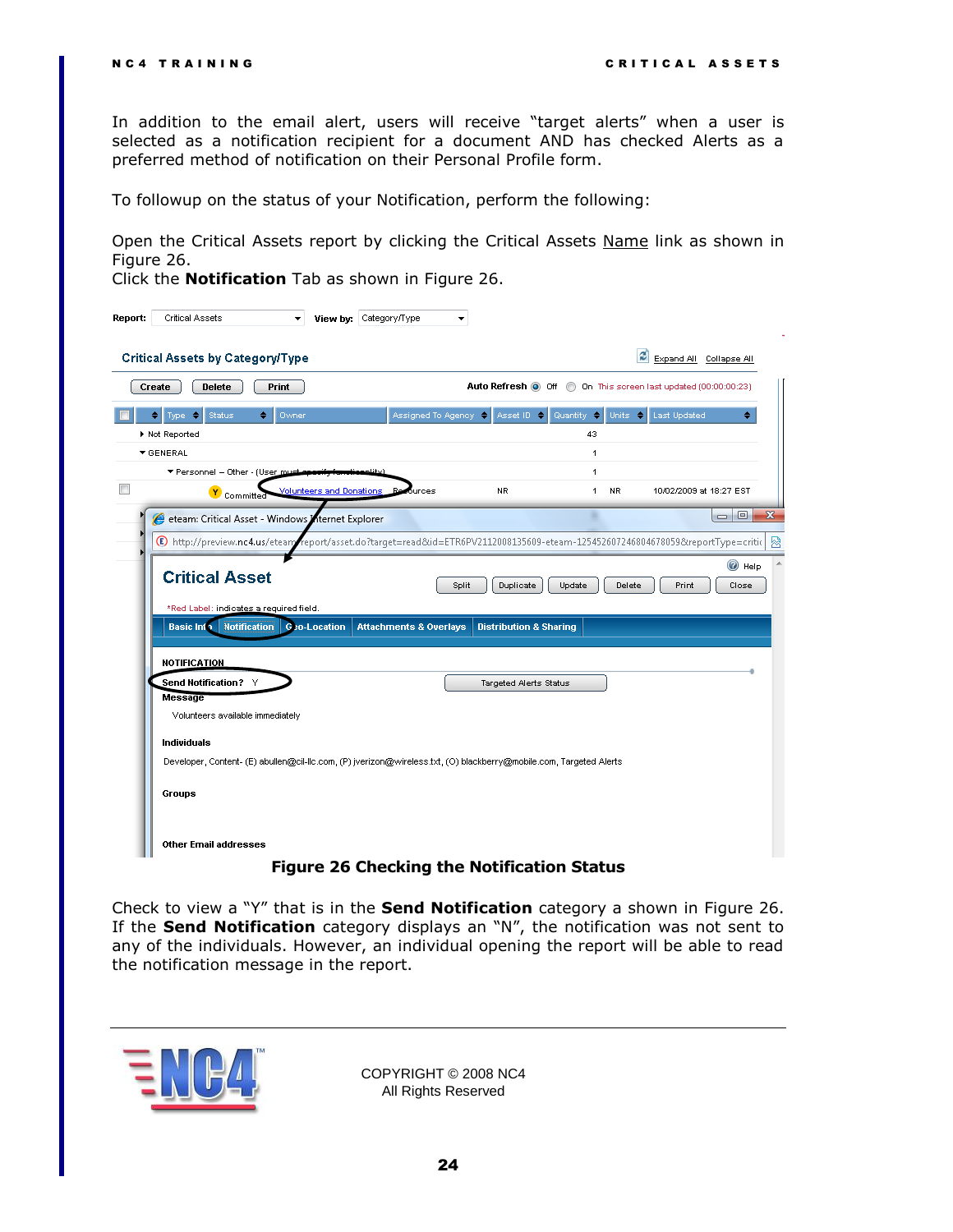Click the **Targeted Alerts Status** button and a pop up window will display the status as shown in [Figure 27](#page-24-0) and [Figure 28](#page-24-1).

| (?<br>Help<br>Close |
|---------------------|
|                     |
|                     |
|                     |
|                     |
|                     |
|                     |
|                     |
|                     |
|                     |
|                     |
|                     |
|                     |
|                     |
|                     |
|                     |
|                     |
|                     |

### **Figure 27 Locating Targeted Alerts Status**

<span id="page-24-1"></span><span id="page-24-0"></span>

| Targeted Alerts Status |        |                         |  |  |
|------------------------|--------|-------------------------|--|--|
| <b>E</b> Team User     | Status | <b>Created Time</b>     |  |  |
| Developer,Content      | New    | 10/02/2009 at 18:27 EST |  |  |
|                        |        | Close                   |  |  |

## **Figure 28 Targeted Alerts Status**

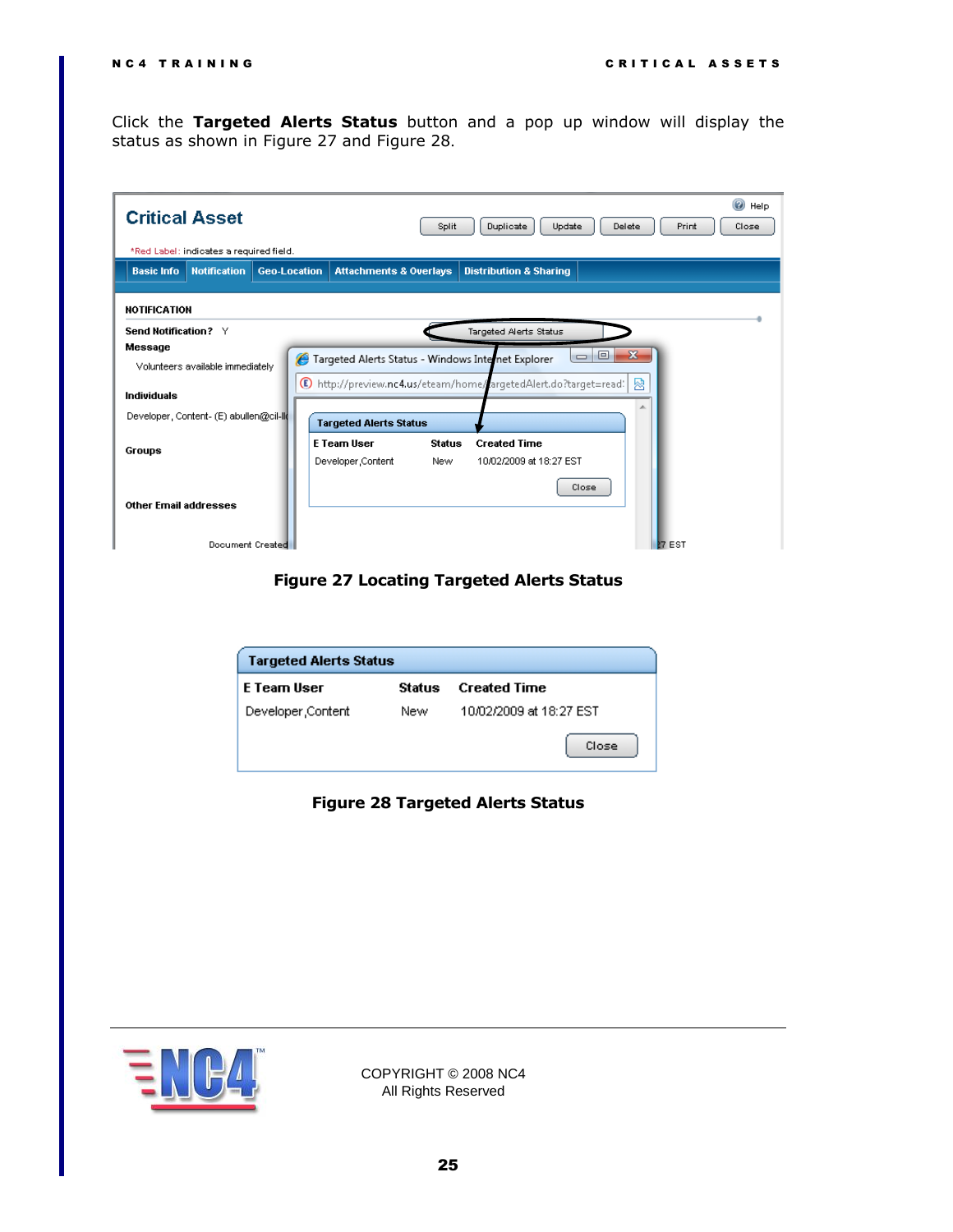# <span id="page-25-0"></span>4 Completing a Critical Asset Report

The other tabs Geo-Location, Attachments & Overlays and Distribution & Sharing in the Critical Asset Report are covered in the Module: Common Functions:

When you have completed the Critical Asset Report with the information you have available, click the  $\frac{\text{Submit}}{\text{b}}$  button in the upper right to save it. The report is then available in *View/Update* mode.

In addition, on the Critical Asset report, you will see the following buttons after you have saved your report.

- $\frac{\text{Split}}{\text{shift}}$  Click the **Split** button to split the report for action by multiple responsible parties.
- Click the **Duplicate** button to create a duplicate of the report to be saved as a new document.

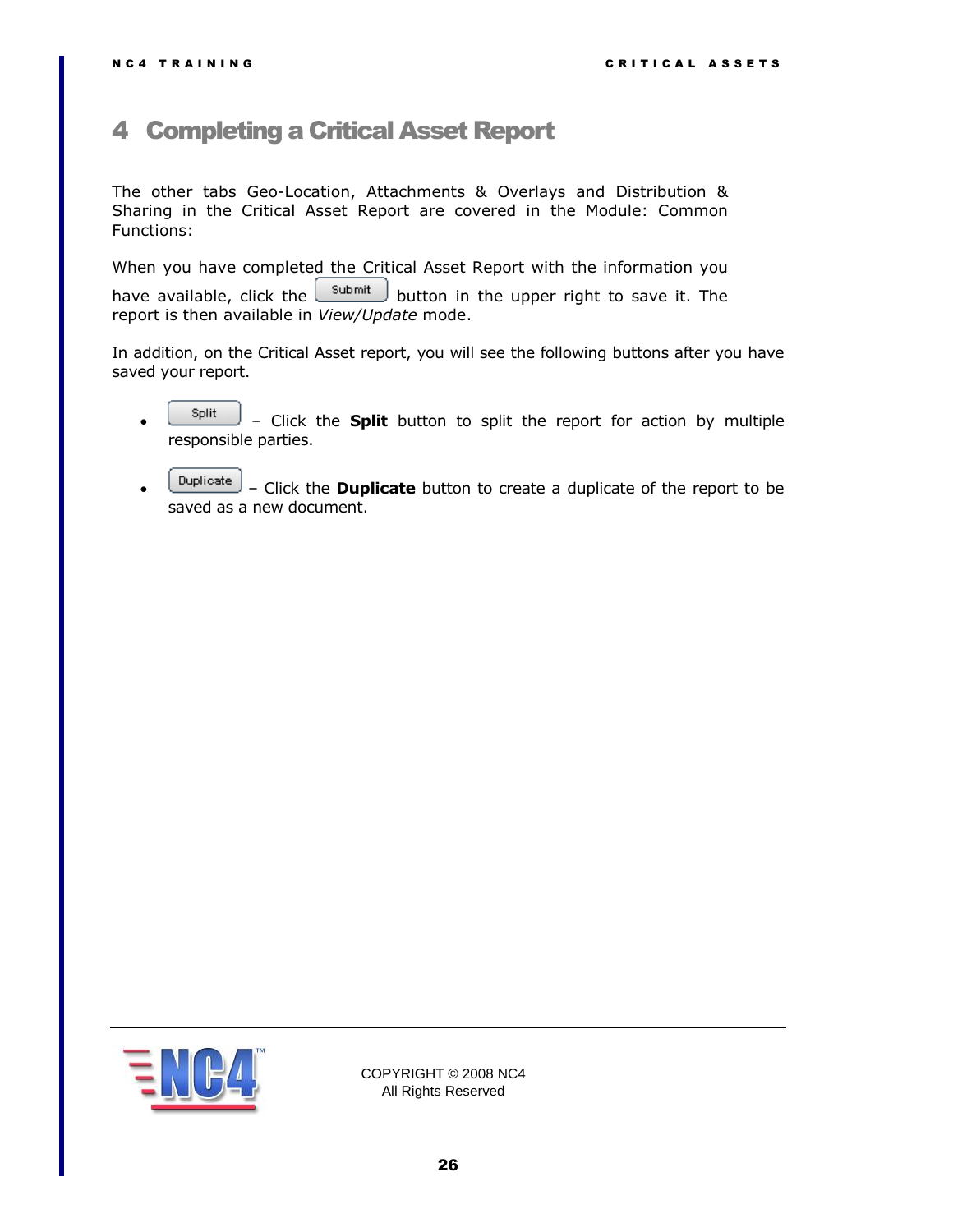# <span id="page-26-0"></span>**Review Exercise**

*This exercise allows learners to login and create a Critical Asset report.* 

In this Critical Asset form exercise you will login to the NC4 Application, and navigate to create a new Critical Asset Report.

Remember, all red label fields are required. To complete the Critical Asset Report form, please follow the steps below:

- 1. **Login** to the NC4 Application. After you login to the system, your **Personal Profil**e form appears.
- 2. Click the **Submit** button in the upper right of the Personal Profile form to the system.
- 3. Your **Alert Bulletin**(**s**) (if any Alert Bulletins exist in the system) appears along with your **Duties Checklist**.
- 4. Read the **Alert Bulletin** to become familiar with the situation awareness.
- 5. Click the **Close** button in the lower right to close the Alert Bulletin.
- 6. Review your **Duties Checklist** to gain a better understanding of the duties assigned to your role.
- 7. Click the **Close** button in the lower right to close the Duties Checklist form.
- 8. Select **Critical Assets** from the **Report** navigation drop down menu.
- 9. Click the **Create** button from the Critical Assets summary screen.
- 10. Go to the **Status** fields, which are in the first section of the Critical Asset form:
	- a. For **Status**, select one of the available choices from the Status drop down menu.
	- b. Key in a numeric value in the **On-Call Priority** field.
- 11. Go to the **Critical Asset Information** section located below the Status section.
	- a. Click the Search/Add link above the **Asset Owner** field to open the Asset Owner selection window.



COPYRIGHT © 2008 NC4 All Rights Reserved

 A Personal Profile exercise form is located in the Module: Personal Profile.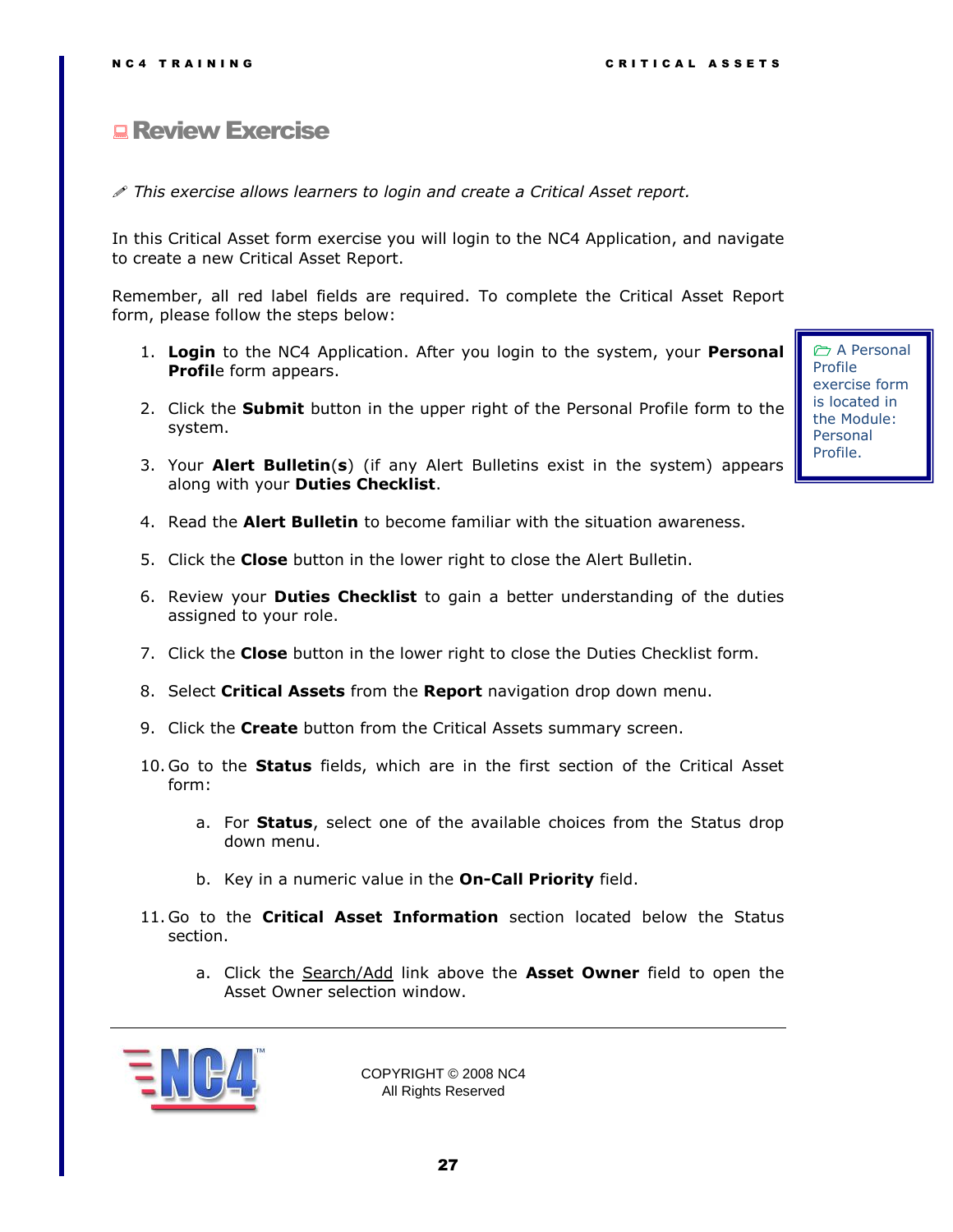b. Click the Name link of the agency that is the asset owner.

**Remember** that you can include information in the **Other** field and add it to the Asset Owner field by clicking the **Add** button.

- 12. Go to the **Assigned To** field located next to the Asset Owner field.
	- a. Click the **Select** link above the Assigned To field to open the Agency window.
	- b. Click the Name link of the agency that is being assigned the critical asset.

**Remember** that you can include information in the **Other** field and add it to the Assigned To field by clicking the **Add** button.

- 13. Go to the **Asset Category** field located under the Asset Owner field.
	- a. Click the **Search** link above the **Asset Category** field to open the Category dialog box.
	- b. Click the Name link of the category to post it in the **Asset Category** field.
- 14. Go to the **Public Asset** and **Private Asset** radio buttons and click the one most applicable.
- 15. Go to the **Asset Type** field located under the Asset Category field:
	- a. Click the **Search/Add** link located above the Asset Type field to open the Asset Type selection window.
	- b. Click the <u>Name</u> link of the type that is being assigned the critical asset.

**Remember** that you can include information in the **Other** field and add it to the Asset Type field by clicking the **Add** button.

- 16. Go to the **Quantity** field located below the Public Asset and Private Asset radio buttons:
	- a. Key in the number of critical assets being requested.
- 17. Go to the **Unit of Measure** field located under the Asset Type field.
	- a. Click the Search/Add link located above the Unit of Measure field to open the Unit of Measure selection window.
	- b. Click the unit of measure that is being assigned the critical asset.